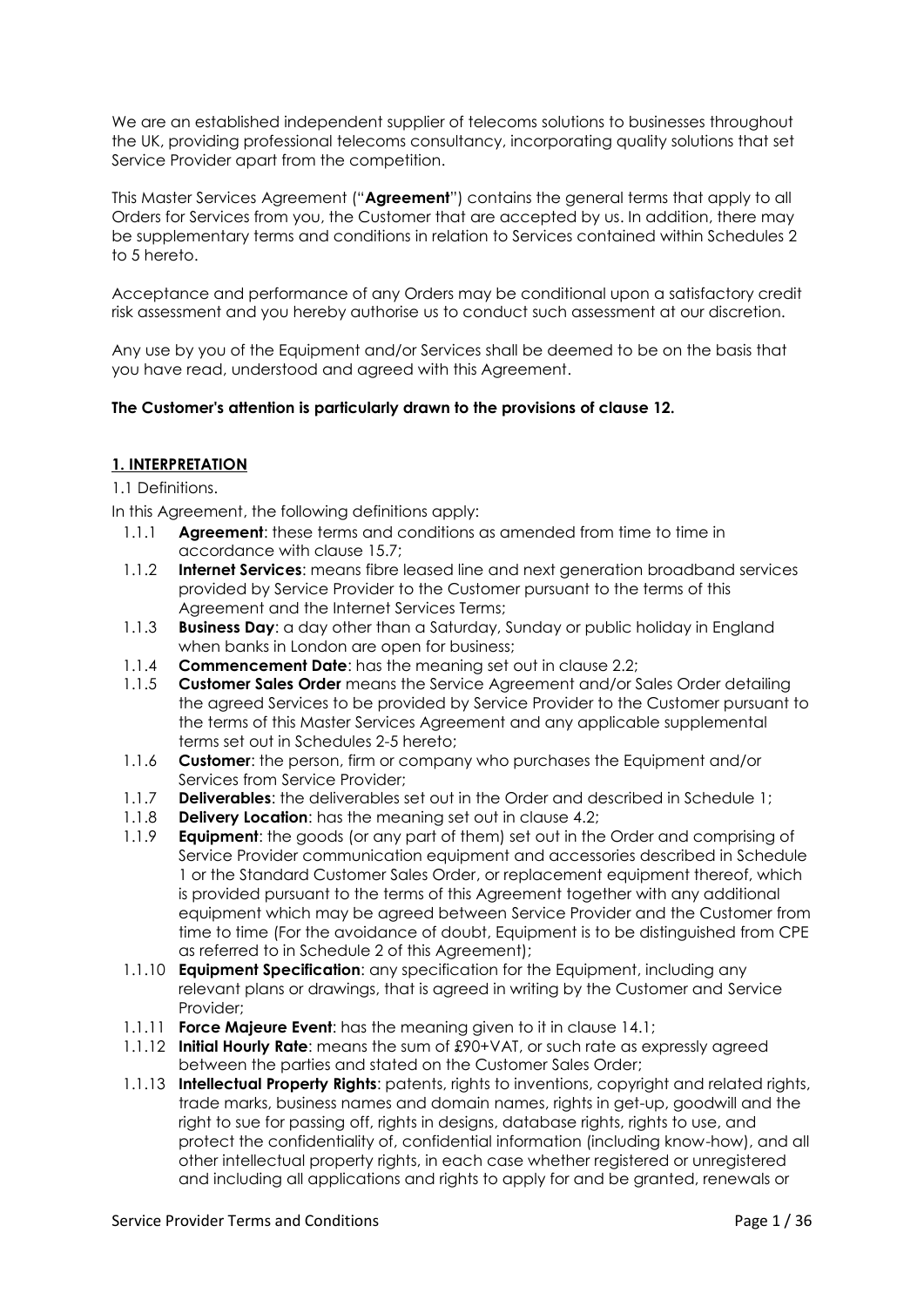extensions of, and rights to claim priority from, such rights and all similar or equivalent rights or forms of protection which subsist or will subsist now or in the future in any part of the world;

- 1.1.14 **Internet and Email Acceptable Use Policy**: the internet and email policy the Customer hereby agrees to adhere to pursuant to the terms of this Agreement, as set out in Schedule 5;
- 1.1.15 **Internet Services Terms**: the terms and conditions in relation to the provision of a leased line internet connection service as set out in Schedule 2;
- 1.1.16 **Equipment Maintenance**: means any maintenance undertaken by Service Provider to the Customer's faulty or potentially faulty equipment, further details of which are contained in clause 5 and clause 9;
- 1.1.17 **Mobile Network Operator**: means the mobile network provider to Telcoinabox Limited, facilitating mobile airtime services pursuant to the Mobile Services Terms at Schedule 4 for the Service Provider to supply the Customer;
- 1.1.18 **Mobile Services**: mobile phone services provided by Service Provider to the Customer pursuant to the terms of this Agreement and the Mobile Services Terms;
- 1.1.19 **Mobile Services Terms**: the terms and conditions in relation to the provision of mobile phone services by Service Provider to the Customer as set out in Schedule 4;
- 1.1.20 **Non-Covered Site Visit**: means a visit undertaken by Service Provider representative(s) to a Customer's site in relation to faulty equipment either (a) not covered by any maintenance agreement that may be in place or (b) caused through the Customer's actions;
- 1.1.21 **Normal Working Hours**: means between 9.00am and 5.30pm Mondays to Thursdays and 9.00am to 5.00pm on Fridays, excluding Public Holidays;
- 1.1.22 **Order**: the Customer's order for the supply of Equipment and/or Services, as set out in the Customer Sales Order;
- 1.1.23 **Response Time**: means in connection with clause 5, the maximum time which is within Normal Working Hours, and which elapses between the time when a service request is received and the time when Service Provider carries out the actions listed in clause 5.1;
- 1.1.24 **Service Agreement**: the description or specification for the Services provided in writing by Service Provider to the Customer within the Customer Sales Order, that may include Internet Services, Telephone Services and Mobile Services;
- 1.1.25 **Services**: the services including the Deliverables, supplied by Service Provider to the Customer as provided for within the Customer Sales Order and detailed in the Schedules hereto;
- 1.1.26 **Standard Daily Fee Rates**: means the Initial Hourly Rate and Subsequent Hourly Rate charged by Service Provider to Customers in relation Non-Covered Site Visits;
- 1.1.27 **Subsequent Hourly Rate**: means the sum of £60+VAT, or such rate as expressly agreed between the parties and as stated on the Customer Sales Order;
- 1.1.28 **Supplier Materials**: has the meaning set out in clause 8.1(g);
- 1.1.29 **Telephone Services**: the calls and lines rental services provided by Service Provider to the Customer pursuant to the terms of this Agreement and the Telephone Services Terms;
- 1.1.30 **Telephone Services Terms**: the terms and conditions in relation to the provision of mobile phone services by Service Provider to the Customer as set out in Schedule 3; and
- 1.1.31 **Term**: means a minimum term of 24 months commencing on the date of installation / handover, or such term as expressly stated on the Customer Sales Order.

# 1.2 Construction.

In this Agreement, the following rules apply:

- 1.2.1 a person includes a natural person, corporate or unincorporated body (whether or not having separate legal personality);
- 1.2.2 a reference to a party includes its successors or permitted assigns;

## Service Provider Terms and Conditions **Page 2** / 36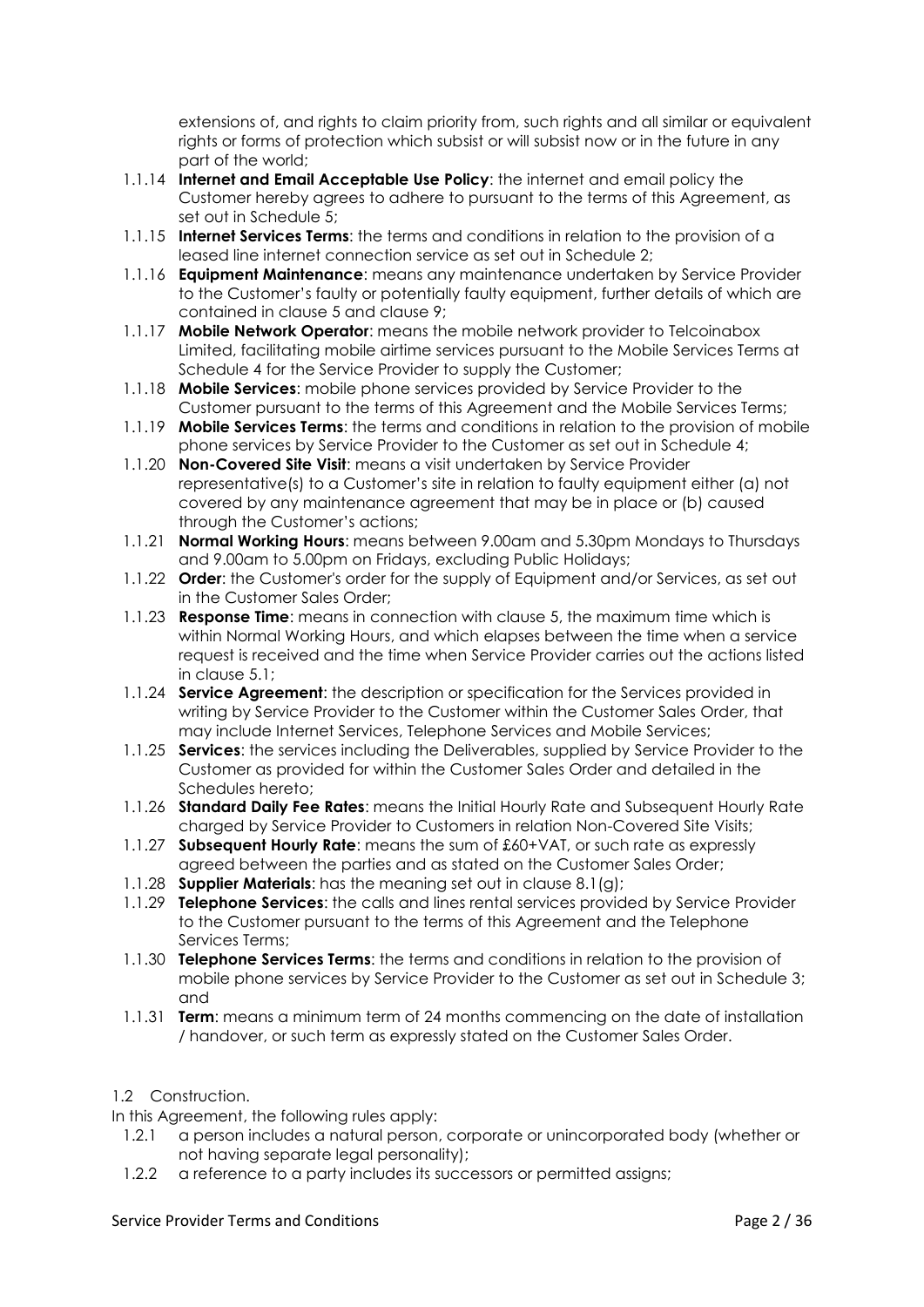1.2.3

- 1.2.4 a reference to a statute or statutory provision is a reference to such statute or statutory provision as amended or re-enacted. A reference to a statute or statutory provision includes any subordinate legislation made under that statute or statutory provision, as amended or re-enacted;
- 1.2.5 any phrase introduced by the terms including, include, in particular or any similar expression shall be construed as illustrative and shall not limit the sense of the words preceding those terms;
- 1.2.6 a reference to writing or written includes faxes and e-mails;
- 1.2.7 the Schedules form part of this agreement and shall have effect as if set out in full in the body of this agreement. Any reference to this agreement includes the Schedules; and
- 1.2.8 If there is an inconsistency between any of the provisions of this Agreement and the provisions set out in the Schedules, the provisions of this Agreement shall prevail as between the parties.

# **2. BASIS OF CONTRACT**

2.1 The Order constitutes an offer by the Customer to purchase Equipment and/or Services in accordance with this Agreement.

2.2 The Order shall only be deemed to be accepted when Service Provider issues written or electronic acceptance of the Order at which point and on which date this Agreement shall come into existence (the **"Commencement Date"**).

2.3 The Contract constitutes the entire agreement between the parties. The Customer acknowledges that it has not relied on any statement, promise, representation, assurance or warranty made or given by or on behalf of Service Provider which is not set out in this Agreement.

2.4 Any samples, drawings, descriptive matter or advertising issued by Service Provider and any descriptions of the Equipment or illustrations or descriptions of the Services contained in Service Provider's catalogues or brochures are issued or published for the sole purpose of giving an approximate idea of the Services and/or Equipment described in them. They shall not form part of this Agreement or have any contractual force.

2.5 These terms together with the Mobile Services Terms (Schedule 4), the Internet Services Terms (Schedule 2), Telephone Services Terms (Schedule 3) and Internet and Email Acceptable Use Policy (Schedule 5), apply to this Agreement to the exclusion of any other terms that the Customer seeks to impose or incorporate, or which are implied by trade, custom, practice or course of dealing.

2.6 Any Customer Sales Order provided by Service Provider shall not constitute an offer, and is only valid for a period of 30 (thirty) days from its date of issue.

2.7 All of this Agreement shall apply to the supply of both Equipment and Services except where application to one or the other is specified.

# **3. EQUIPMENT**

3.1 The Equipment is described in the Customer Sales Order as modified by any applicable Equipment Specification.

3.2 Service Provider reserves the right to amend the Customer Sales Order if required by any applicable statutory or regulatory requirements.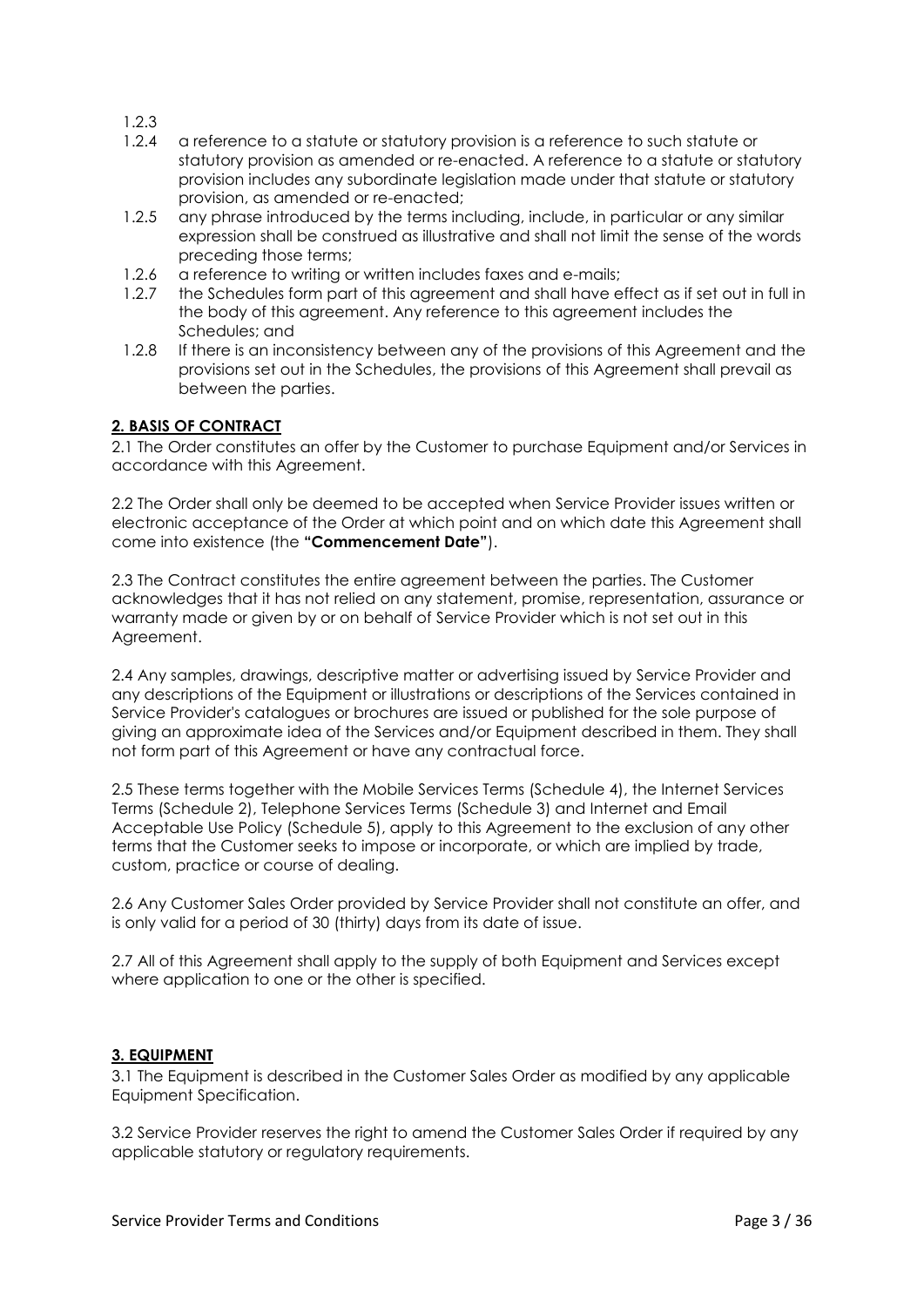# **4. DELIVERY OF EQUIPMENT**

- 4.1 Service Provider shall ensure that:
	- a) each delivery of the Equipment is accompanied by a delivery note which shows the date of the Order, all relevant Customer and Supplier reference numbers, the type and quantity of the Equipment (including the code number of the Equipment, where applicable), special storage instructions (if any) and, if the Order is being delivered by instalments, the outstanding balance of Equipment remaining to be delivered; and
	- b) if Service Provider requires the Customer to return any packaging material to Service Provider, that fact is clearly stated on the delivery note. The Customer shall make any such packaging materials available for collection at such times as Service Provider shall reasonably request. Returns of packaging materials shall be at Service Provider's expense.

4.2 Service Provider shall deliver the Equipment to the location set out in the Order or such other location as the parties may agree (the "**Delivery Location"**) at any time after Service Provider notifies the Customer that the Equipment is ready.

4.3 Delivery of the Equipment shall be completed on the Equipment' arrival at the Delivery Location.

4.4 Any dates quoted for delivery of the Equipment is approximate only, and the time of delivery is not of the essence. Service Provider shall not be liable for any delay in delivery of the Equipment that is caused by a Force Majeure Event or the Customer's failure to provide Service Provider with adequate delivery instructions or any other instructions that are relevant to the supply of the Equipment.

4.5 If Service Provider fails to deliver the Equipment, its liability shall be limited to the costs and expenses incurred by the Customer in obtaining replacement goods of similar description and quality in the cheapest market available, less the price of the Equipment. Service Provider shall have no liability for any failure to deliver the Equipment to the extent that such failure is caused by a Force Majeure Event the Customer's failure to provide Service Provider with adequate delivery instructions for the Equipment or any relevant instruction related to the supply of the Equipment.

4.6 If the Customer fails to accept or take delivery of the Equipment within 10 Business Days of Service Provider notifying the Customer that the Equipment is ready, then except where such failure or delay is caused by a Force Majeure Event or by Service Provider's failure to comply with its obligations under this Agreement in respect of the Equipment:

- a) delivery of the Equipment shall be deemed to have been completed at 9.00 am on the second Business Day following the day on which Service Provider notified the Customer that the Equipment was ready; and
- b) Service Provider shall store the Equipment until delivery takes place, and charge the Customer for all related costs and expenses (including insurance).

4.7 If 10 Business Days after Service Provider notified the Customer that the Equipment were ready for delivery the Customer has not accepted delivery, Service Provider may resell or otherwise dispose of part or all of the Equipment and, after deducting reasonable storage and selling costs, account to the Customer for any excess over the price of the Equipment or charge the Customer for any shortfall below the price of the Equipment.

4.8 The Customer shall not be entitled to reject the Equipment if Service Provider delivers up to and including 5 per cent more or less than the quantity of Equipment ordered, but a prorata adjustment shall be made to the Order invoice on receipt of notice from the Customer that the wrong quantity of Equipment was delivered.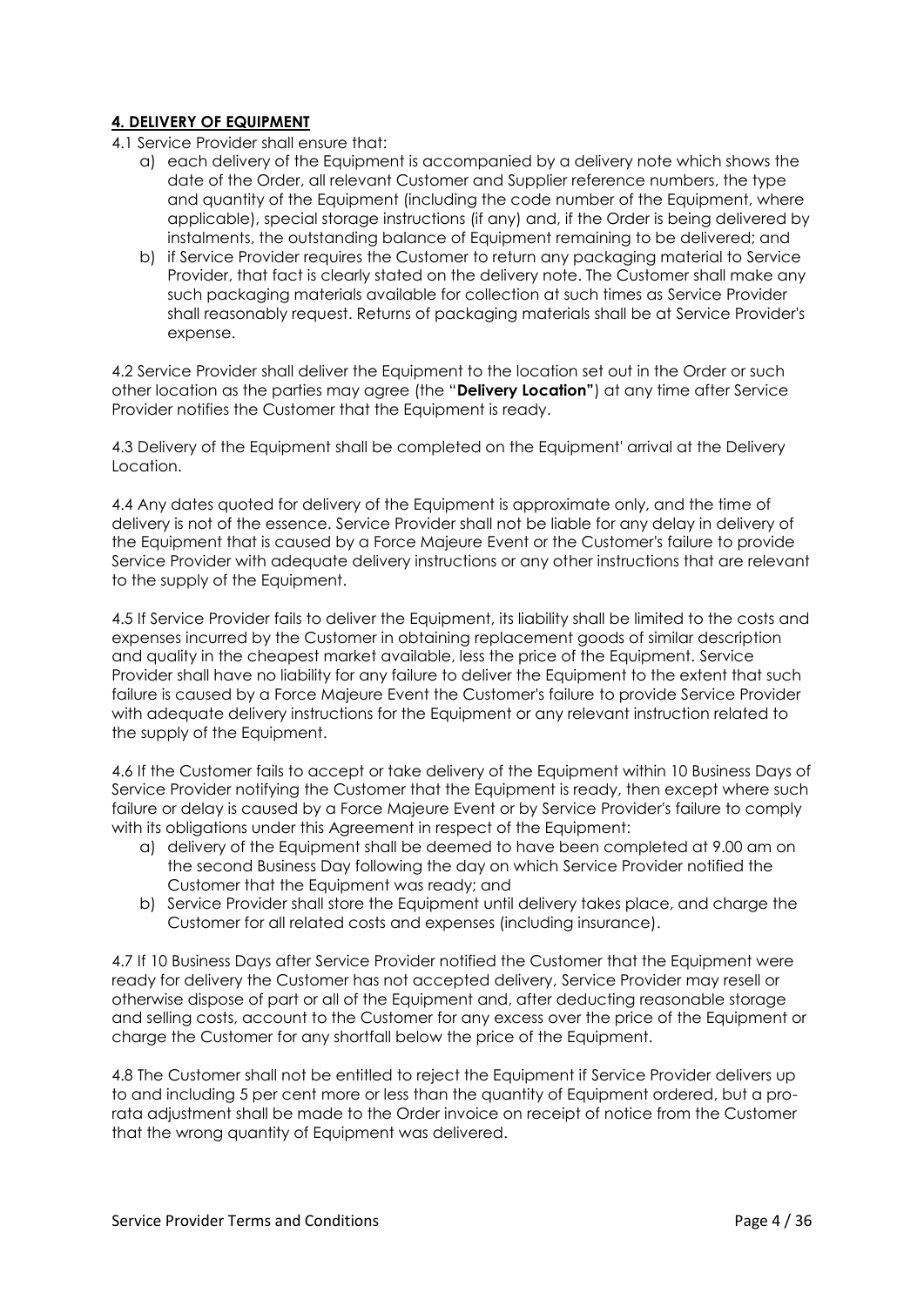4.9 Service Provider may deliver the Equipment by instalments, which shall be invoiced and paid for separately. Each instalment shall constitute a separate contract. Any delay in delivery or defect in an instalment shall not entitle the Customer to cancel any other instalment.

# **5. QUALITY OF EQUIPMENT AND MAINTENANCE OBLIGATIONS OF SERVICE PROVIDER AND CUSTOMER**

## *Maintenance Responsibilities of Service Provider*

5.1 Following a request by the Customer for maintenance service, Service Provider shall, subject to any circumstances beyond its control:

- a) confirm by telephone that the Customer has carried out the procedures necessary to establish that the fault is not external to the Equipment, and if necessary;
- b) interrogate the system via remote access, perform diagnostic routines to determine the exact nature of the reported fault and carry out any remedial action required;
- c) as soon as practicably possible attend the Customers site and repair or replace the defective Equipment if necessary.

5.2 Response Type shall be as follows: Level 1 during Normal Working Hours within 4 hours. Service response times exclude system configuration changes referred to in clause 5.5.

5.3 Service Provider shall make no charge for labour, materials, carriage or other costs relating to the repair or replacement of the defective Equipment other than the annual amount payable under this Agreement, subject to the provisions of Clause 5. All parts or replaced units shall become the property of Service Provider.

5.4 In the event of a fault being reported to Service Provider, which is found to be external to the equipment, then Service Provider reserves the right to make a call-out charge at current service rates.

5.5 Service Provider will provide minor system reconfiguration programming changes per annum, within the scope of this contract. Additional programming works will be charged at current service rates.

## *Warranty & Exclusions*

5.6 Service Provider warrants that on delivery, and for a period of 12 months from the date of delivery (**warranty period**), the Equipment shall conform in all material respects with their description and any applicable Equipment Specification and be free from material defects.

5.7 Subject to clause 5.8, if:

- a) the Customer gives notice in writing during the warranty period within a reasonable time of discovery that some or all of the Equipment do not comply with the warranty set out in clause 5.6;
- b) Service Provider is given a reasonable opportunity of examining such Equipment;
- c) Service Provider shall, at its option, repair or replace the defective Equipment, or refund the price of the defective Equipment in full.

5.8 Service Provider shall not be liable for the Equipment's failure to comply with the warranty in clause 5.1 if:

- a) the Customer makes any further use of such Equipment after giving a notice in accordance with clause 5.7;
- b) the defect arises because the Customer failed to follow Service Provider's oral or written instructions as to the storage, installation, commissioning, use or maintenance of the Equipment or (if there are none) good trade practice;
- c) the defect arises as a result of Service Provider following any drawing, design or Equipment Specification supplied by the Customer;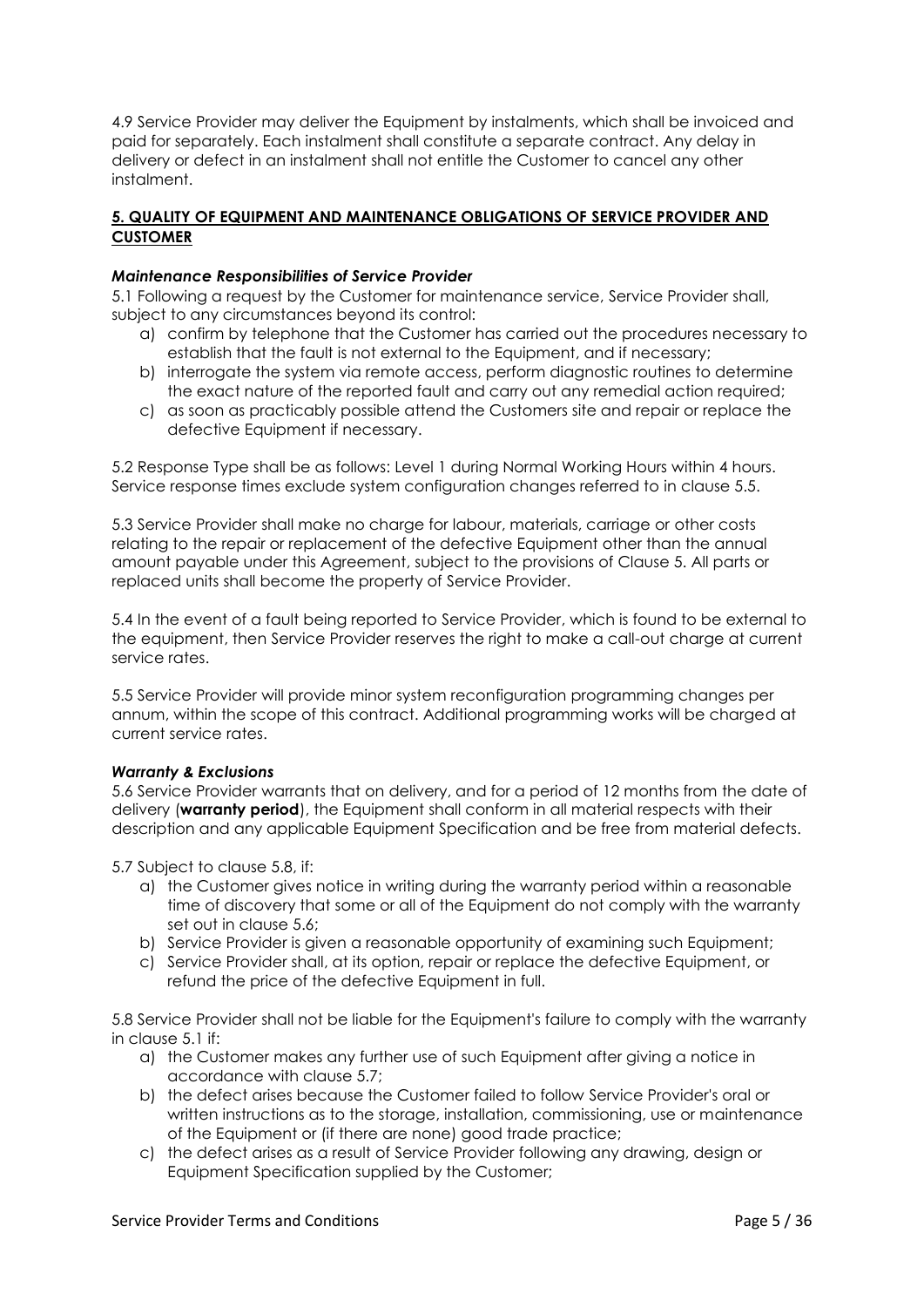- d) the Customer alters or repairs such Equipment without the written consent of Service Provider;
- e) the defect arises as a result of fair wear and tear, wilful damage, negligence, or abnormal working conditions;
- f) the Equipment differ from their description as a result of changes made to ensure they comply with applicable statutory or regulatory standards.

5.9 Except as provided in this clause 5, Service Provider shall have no liability to the Customer in respect of the Equipment's failure to comply with the warranty set out in clause 5.6.

5.10 The terms of this Agreement shall apply to any repaired or replacement Equipment supplied by Service Provider under clause 5.7.

## *Maintenance Responsibilities of the Customer*

5.11 Where an Equipment Maintenance agreement is in place, an annual service charge will be invoiced in advance and shall be payable by the Customer prior to the Agreement commencement and anniversary dates. Service Provider may alter the Annual Service Charge at any time after having given 42 days prior written notice. The Customer shall pay for any services performed which are not covered by this Agreement at Service Provider's then current service rates.

5.12 Upon arrival of the service engineer at the Equipment location, the Customer shall

- a) provide free access to the Equipment and shall provide such reasonable facilities for the repair as are required by the service engineer. Such facilities shall include, but are not limited to, access to and use for testing purposes of the equipment; and
- b) make available a representative of the Customer to be present at the site at all times whilst the service is being performed.

5.13 The Customer shall not permit any person other than Service Provider personnel or persons authorised by Service Provider for the purpose to attempt to alter, modify, repair or change the Equipment in any way.

5.14 The Customer shall inform Service Provider of any change in location of the Equipment following which Service Provider reserves the right to discontinue service or make a variation in the annual maintenance charge.

5.15 The Customer shall take all reasonable precautions to ensure the health and safety of Service Provider personnel whilst on the Customers premises.

## **6. TITLE AND RISK**

6.1 The risk in the Equipment shall pass to the Customer on completion of delivery.

6.2 Title to the Equipment shall not pass to the Customer until Service Provider receiving payment in full (in cash or cleared funds) for the Equipment and any other goods that Service Provider has supplied to the Customer in respect of which payment has become due, in which case title to the Equipment shall pass at the time of payment of all such sums.

6.3 Until title to the Equipment has passed to the Customer, the Customer shall:

- a) store the Equipment separately from all other goods held by the Customer so that they remain readily identifiable as Service Provider's property;
- b) not remove, deface or obscure any identifying mark or packaging on or relating to the Equipment;
- c) maintain the Equipment in satisfactory condition and keep them insured against all risks for their full price on Service Provider's behalf from the date of delivery;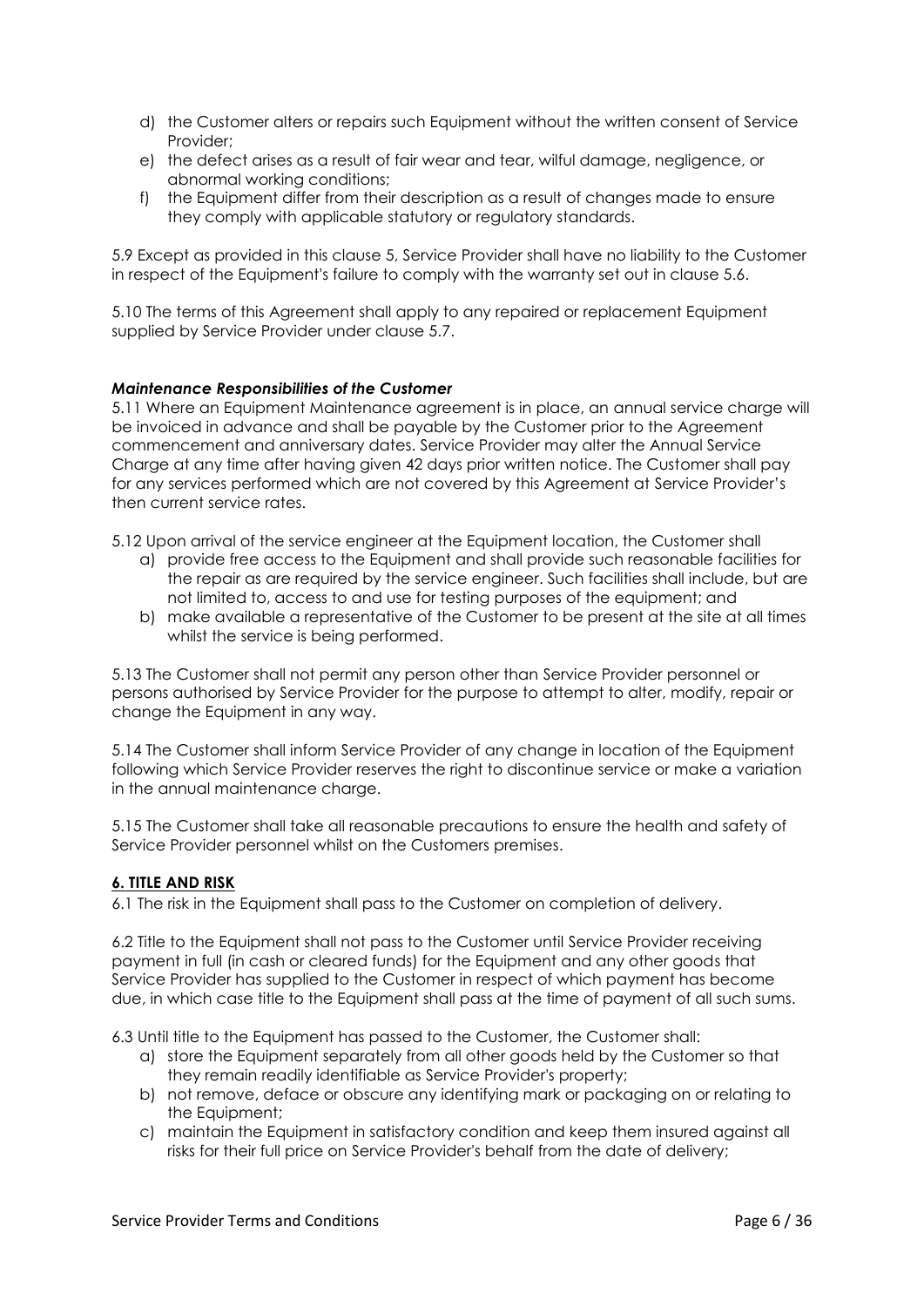- d) notify Service Provider immediately if it becomes subject to any of the events listed in clause 13.2(b) to clause 13.2(m); and
- e) give Service Provider such information relating to the Equipment as Service Provider may require from time to time.

6.4 If before title to the Equipment passes to the Customer, the Customer becomes subject to any of the events listed in clause 13.2(b) to clause 13.2(m), then, without limiting any other right or remedy Service Provider may have:

- a) the Customer's right to resell Equipment or use them in the ordinary course of its business ceases immediately; and
- b) Service Provider may at any time:
	- (i) require the Customer to deliver up all Equipment in its possession which have not been resold, or irrevocably incorporated into another product; and
	- (ii) if the Customer fails to do so promptly, enter any premises of the Customer or of any third party where the Equipment is stored in order to recover them.

6.5 For the avoidance of doubt, the title to any Equipment used by the Customer pursuant to a rental contract shall remain with Service Provider.

# **7. SUPPLY OF SERVICES**

7.1 Service Provider shall provide the Services to the Customer as set out in the Customer Sale Order in all material respects.

7.2 Service Provider shall use all reasonable endeavours to meet any performance dates for the Services specified in the Customer Sales Order, but any such dates shall be estimates only and time shall not be of the essence for the performance of the Services.

7.3 Service Provider shall have the right to make any changes to the Services which are necessary to comply with any applicable law or safety requirement, or which do not materially affect the nature or quality of the Services, and Service Provider shall notify the Customer in any such event.

7.4 Service Provider warrants to the Customer that the Services will be provided using reasonable care and skill.

# **8. CUSTOMER'S OBLIGATIONS**

# 8.1 The Customer shall:

- a) ensure that the terms of the Order and (if submitted by the Customer) the Equipment Specification are complete and accurate;
- b) co-operate with Service Provider in all matters relating to the Services;
- c) provide Service Provider, its employees, agents, consultants and subcontractors, with access to the Customer's premises, office accommodation and other facilities as reasonably required by Service Provider to provide the Services;
- d) provide Service Provider with such information and materials as Service Provider may reasonably require to supply the Services, and ensure that such information is accurate in all material respects;
- e) prepare the Customer's premises for the supply of the Services;
- f) obtain and maintain all necessary licences, permissions and consents which may be required for the Services before the date on which the Services are to start; and
- g) keep and maintain all materials, equipment (including rental handsets to Hosted Telephony Customers), documents and other property of Service Provider (**Supplier Materials**) at the Customer's premises in safe custody at its own risk, maintain Service Provider Materials in good condition until returned to Service Provider, and not dispose of or use Service Provider Materials other than in accordance with Service Provider's written instructions or authorisation.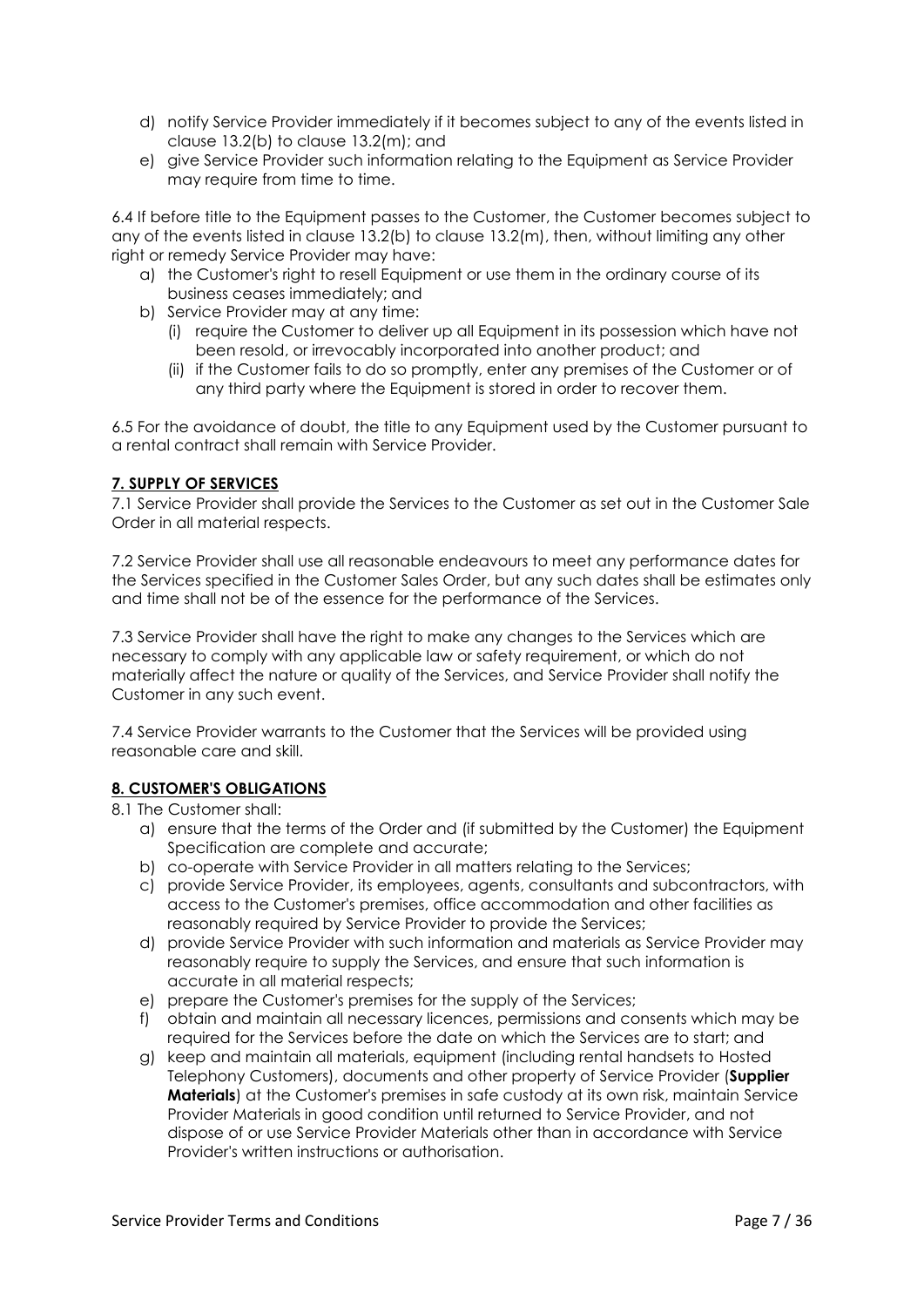8.2 If Service Provider's performance of any of its obligations in respect of the Services is prevented or delayed by any act or omission by the Customer or failure by the Customer to perform any relevant obligation (**Customer Default**):

- a) Service Provider shall without limiting its other rights or remedies have the right to suspend performance of the Services until the Customer remedies the Customer Default, and to rely on the Customer Default to relieve it from the performance of any of its obligations to the extent the Customer Default prevents or delays Service Provider's performance of any of its obligations;
- b) Service Provider shall not be liable for any costs or losses sustained or incurred by the Customer arising directly or indirectly from Service Provider's failure or delay to perform any of its obligations as set out in this clause 8.2; and
- c) The Customer shall reimburse Service Provider on written demand for any costs or losses sustained or incurred by Service Provider arising directly or indirectly from the Customer Default.

# **9. CHARGES AND PAYMENT**

- 9.1 The price for Equipment shall be the price set out in the Order.
- 9.2 The charges for Services shall be on a time and materials basis:
	- a) the charges shall be calculated in accordance with Service Provider's Standard Daily Fee Rate;
	- b) Service Provider's Standard Daily Fee Rate for each individual person are calculated on the basis of an eight-hour day from 9.00 am to 5.00 pm worked on Business Days;
	- c) Service Provider shall be entitled to charge an overtime rate of 25% of the standard daily fee rate on a pro-rata basis for each part day or for any time worked by individuals whom it engages on the Services outside the hours referred to in clause 9.2(b); and
	- d) Service Provider shall be entitled to charge the Customer for any expenses reasonably incurred by the individuals whom Service Provider engages in connection with the Services including, but not limited to, travelling expenses, hotel costs, subsistence and any associated expenses, and for the cost of services provided by third parties and required by Service Provider for the performance of the Services, and for the cost of any materials.
- 9.3 Service Provider reserves the right to:
	- a) increase its Standard Daily Fee Rate for the charges for the Services, provided that such charges cannot be increased more than once in any 12 month period. Service Provider will give the Customer written notice of any such increase 2 (two) months before the proposed date of the increase. If such increase is not acceptable to the Customer, it shall notify Service Provider in writing within 4 (four) weeks of the date of Service Provider's notice and Service Provider shall have the right without limiting its other rights or remedies to terminate this Agreement by giving 4 (four) weeks' written notice to the Customer; and
	- b) increase the price of the Equipment, by giving notice to the Customer at any time before delivery, to reflect any increase in the cost of the Equipment to Service Provider that is due to:
		- (i) any factor beyond the control of Service Provider (including foreign exchange fluctuations, increases in taxes and duties, and increases in labour, materials and other manufacturing costs);
		- (ii) any request by the Customer to change the delivery date(s), quantities or types of Equipment ordered, or the Equipment Specification; or
		- (iii) any delay caused by any instructions of the Customer in respect of the Equipment or failure of the Customer to give Service Provider adequate or accurate information or instructions in respect of the Equipment.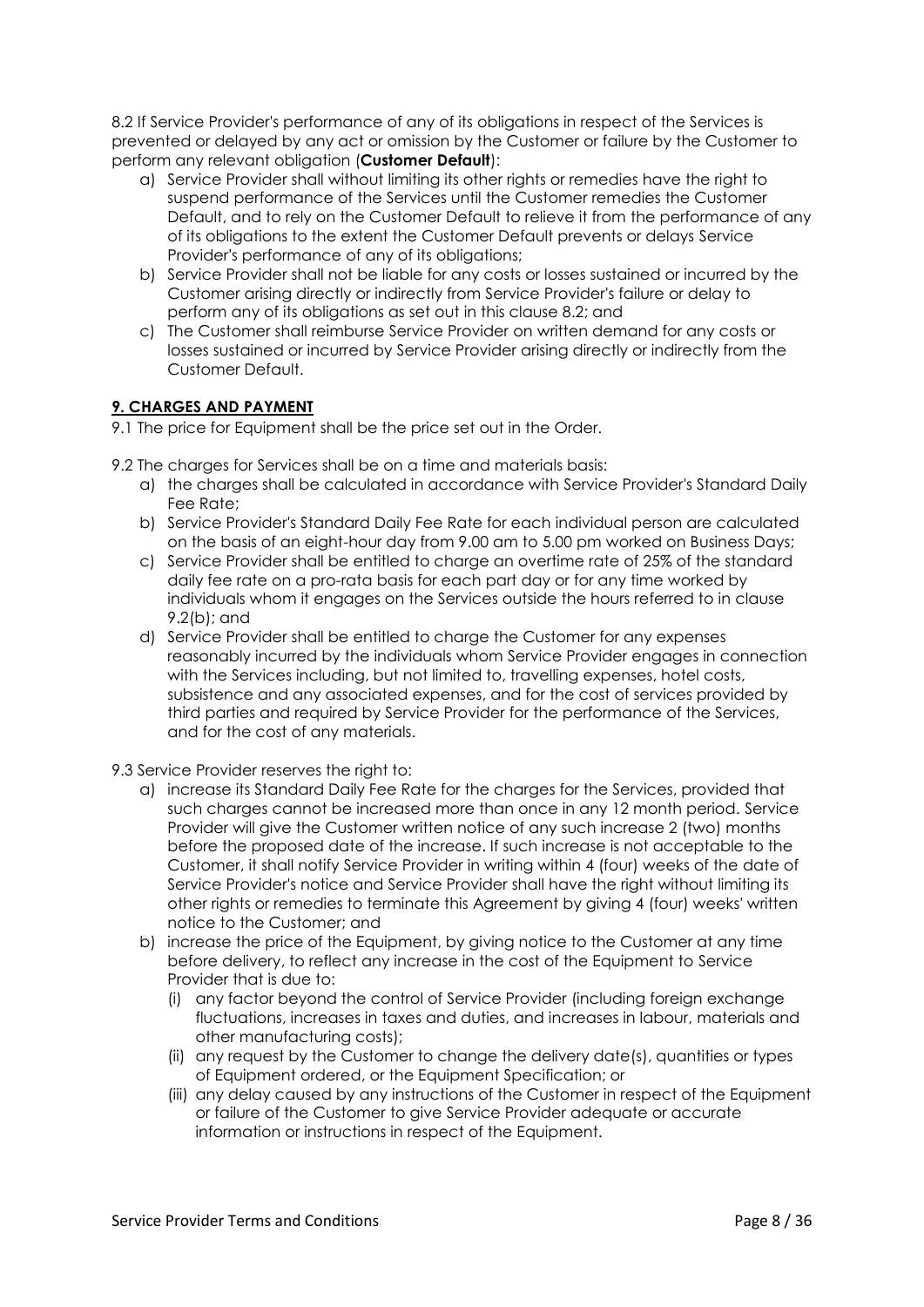9.4 In respect of Equipment, Service Provider shall invoice the Customer on or at any time after completion of delivery. In respect of Services, Service Provider shall invoice the Customer as follows:

- a) in relation to telephone line rental: monthly in advance;
- b) in relation to Internet Services: monthly in advance; and
- c) in relation to phone call charges: monthly in arrears.

9.5 The Customer shall pay each invoice submitted by Service Provider by direct debit in full and in cleared funds to a bank account nominated in writing by Service Provider, and time for payment shall be of the essence of this Agreement. All amounts payable by the Customer under this Agreement are exclusive of amounts in respect of value added tax chargeable from time to time (**VAT**). Where any taxable supply for VAT purposes is made under this Agreement by Service Provider to the Customer, the Customer shall, on receipt of a valid VAT invoice from Service Provider, pay to Service Provider such additional amounts in respect of VAT as are chargeable on the supply of the Services or Equipment at the same time as payment is due for the supply of the Services or Equipment.

9.6 If the Customer fails to make any payment due to Service Provider under this Agreement by the due date for payment, then the Customer shall pay interest on the overdue amount at the rate of 4% per annum above Lloyds Bank plc's base rate from time to time. Such interest shall accrue on a daily basis from the due date until actual payment of the overdue amount, whether before or after judgment. The Customer shall pay the interest together with the overdue amount.

9.7 The Customer shall pay all amounts due under this Agreement in full without any set-off, counterclaim, deduction or withholding except as required by law. Service Provider may, without limiting its other rights or remedies, set off any amount owing to it by the Customer against any amount payable by Service Provider to the Customer.

## **10. INTELLECTUAL PROPERTY RIGHTS**

10.1 All Intellectual Property Rights in or arising out of or in connection with the Services shall be owned by Service Provider.

10.2 The Customer acknowledges that, in respect of any third party Intellectual Property Rights in the Services, the Customer's use of any such Intellectual Property Rights is conditional on the Service Provider obtaining a written licence from the relevant licensor on such terms as will entitle Service Provider to license such rights to the Customer.

10.3 All Supplier Materials are the exclusive property of Service Provider.

## **11. CONFIDENTIALITY**

A party (**receiving party**) shall keep in strict confidence all technical or commercial knowhow, specifications, inventions, processes or initiatives which are of a confidential nature and have been disclosed to the receiving party by the other party (**disclosing party**), its employees, agents or subcontractors, and any other confidential information concerning the disclosing party's business, its products and services which the receiving party may obtain. The receiving party shall only disclose such confidential information to those of its employees, agents and subcontractors who need to know it for the purpose of discharging the receiving party's obligations under this Agreement, and shall ensure that such employees, agents and subcontractors comply with the obligations set out in this clause as though they were a party to this Agreement. The receiving party may also disclose such of the disclosing party's confidential information as is required to be disclosed by law, any governmental or regulatory authority or by a court of competent jurisdiction. This clause 11 shall survive termination of this Agreement.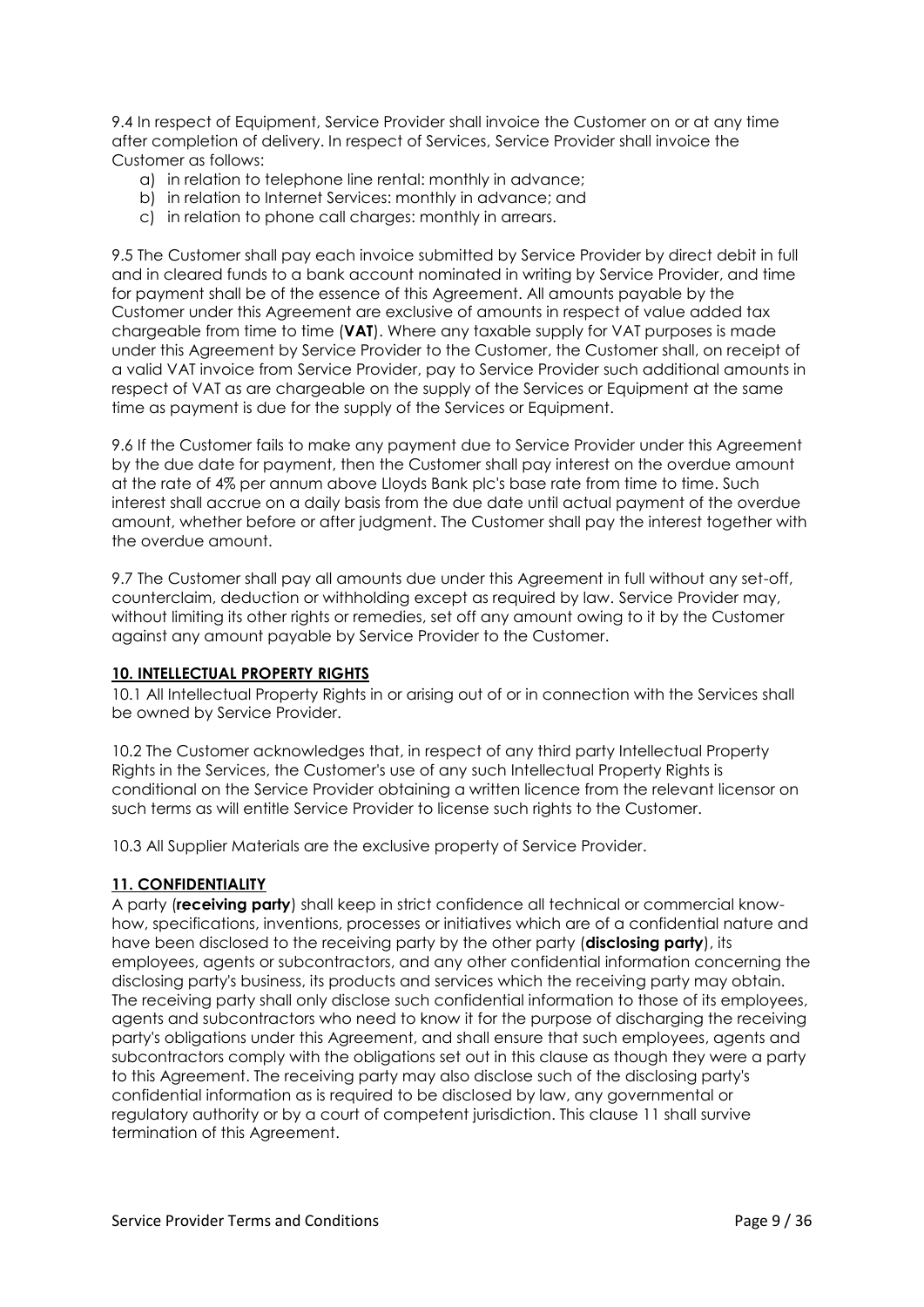# **12. LIMITATION OF LIABILITY: THE CUSTOMER'S ATTENTION IS PARTICULARLY DRAWN TO THIS CLAUSE**

12.1 Nothing in this Agreement shall limit or exclude Service Provider's liability for:

- a) death or personal injury caused by its negligence, or the negligence of its employees, agents or subcontractors;
- b) fraud or fraudulent misrepresentation;
- c) breach of the terms implied by section 2 of the Sale and Supply of Goods and Services Act 1982 (title and quiet possession);
- d) breach of the terms implied by section 12 of the Sale of Goods Act 1979 (title and quiet possession); or
- e) defective products under the Consumer Protection Act 1987.

12.2 Subject to clause 12.1:

- d) Service Provider shall under no circumstances whatever be liable to the Customer, whether in contract, tort (including negligence), breach of statutory duty, or otherwise, for any loss of profit, or any indirect or consequential loss arising under or in connection with this Agreement; and
- e) Service Provider's total liability to the Customer in respect of all other losses arising under or in connection with this Agreement, whether in contract, tort (including negligence), breach of statutory duty, or otherwise, shall in no circumstances exceed the sums received from the Customer during the calendar year in which the purported breach arose.

12.3 The terms implied by sections 13 to 15 of the Sale of Goods Act 1979 and the terms implied by sections 3 to 5 of the Sale of Supply of Goods and Services Act 1982 are, to the fullest extent permitted by law, excluded from this Agreement.

12.4 This clause 12 shall survive termination of this Agreement.

## **13. TERMINATION**

13.1 Without limiting its other rights or remedies Service Provider may, either during the Term or following any period of extension to such Term, terminate this Agreement by giving the Customer not less than 1 (one) months' written notice. Subject to clause 13.5, the Customer may terminate this Agreement or specific services forming this Agreement by giving Service Provider not less than 3 (three) months' written notice.

13.2 Without limiting its other rights or remedies, Service Provider may terminate this Agreement during the Term or following any period of extension to such Term, with immediate effect by giving written notice to the Customer if the Customer:

- a) commits a material breach of its obligations under this Agreement including the Internet and Email Acceptable Use Policy and (if such breach is remediable) fails to remedy that breach within 10 Business Days after receipt of notice in writing to do so;
- b) suspends, or threatens to suspend, payment of its debts or is unable to pay its debts as they fall due or admits inability to pay its debts or (being a company or limited liability partnership) is deemed unable to pay its debts within the meaning of section 123 of the Insolvency Act 1986 or (being an individual) is deemed either unable to pay its debts or as having no reasonable prospect of so doing, in either case, within the meaning of section 268 of the Insolvency Act 1986 or (being a partnership) has any partner to whom any of the foregoing apply;
- c) commences negotiations with all or any class of its creditors with a view to rescheduling any of its debts, or makes a proposal for or enters into any compromise or arrangement with its creditors other than (where a company) for the sole purpose of a scheme for a solvent amalgamation of the Customer with one or more other companies or the solvent reconstruction of the Customer;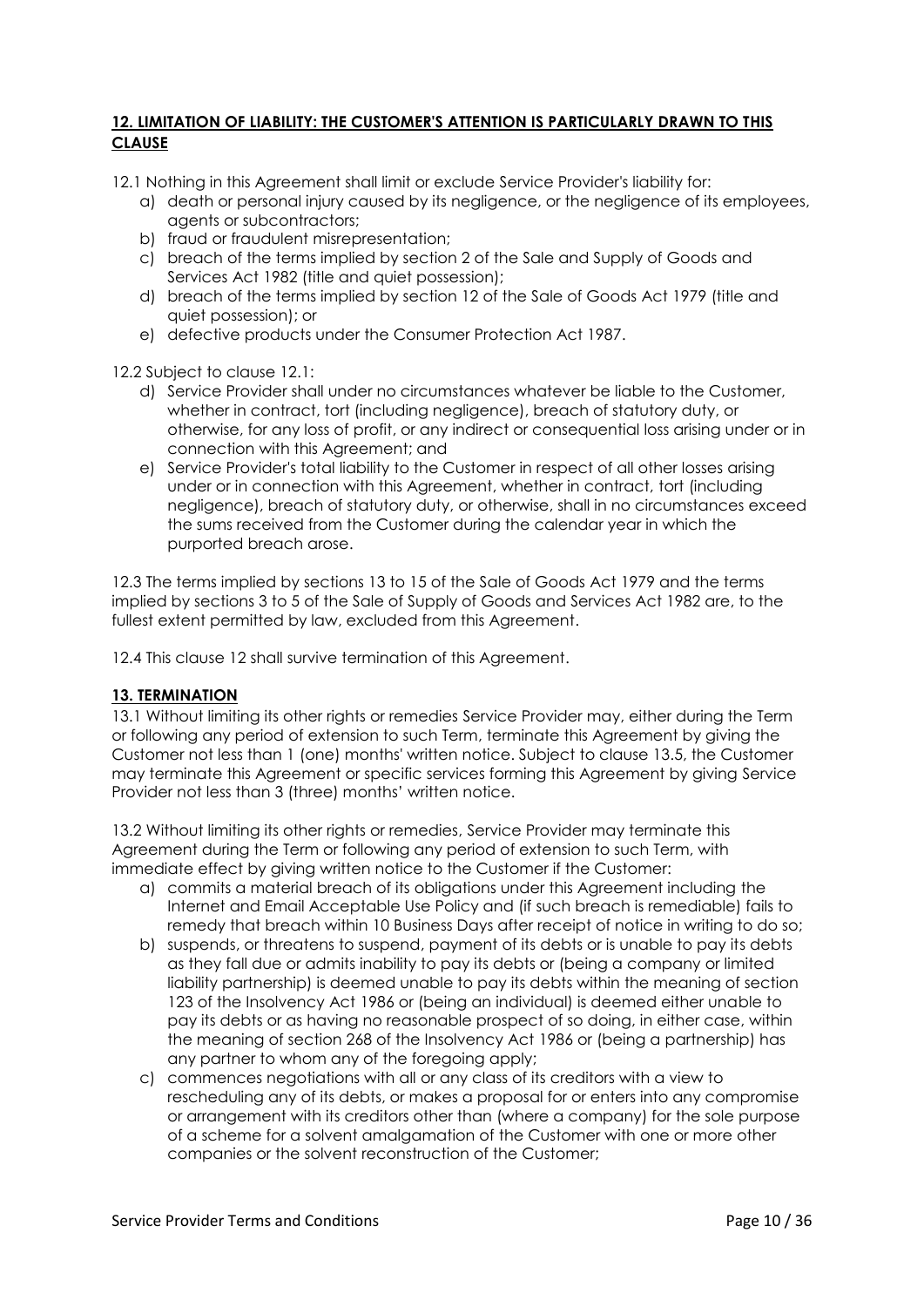- d) is subject to a petition being filed, a notice is given, a resolution is passed, or an order is made, for or in connection with the winding up of the Customer (being a company) other than for the sole purpose of a scheme for a solvent amalgamation of the Customer with one or more other companies or the solvent reconstruction of the Customer;
- e) is subject to a creditor or encumbrancer of the Customer attaching or taking possession of, or a distress, execution, sequestration or other such process is levied or enforced on or sued against, the whole or any part of its assets and such attachment or process is not discharged within 14 days;
- f) is subject to an application is made to court, or an order is made, for the appointment of an administrator or if a notice of intention to appoint an administrator is given or if an administrator is appointed over the Customer (being a company);
- g) is subject to the holder of a qualifying charge over the assets of the Customer (being a company) becoming entitled to appoint or has appointed an administrative receiver;
- h) is subject to a person becoming entitled to appoint a receiver over the assets of the Customer or a receiver is appointed over the assets of the Customer;
- i) is subject to any event occurring, or proceedings being taken, with respect to the Customer in any jurisdiction to which it is subject that has an effect equivalent or similar to any of the events mentioned in clause 13.2(b) to clause 13.2(h) (inclusive);
- j) suspends, threatens to suspend, ceases or threatens to cease to carry on, all or substantially the whole of its business; or
- k) financial position deteriorates to such an extent that in Service Provider's opinion the Customer's capability to adequately fulfil its obligations under this Agreement has been placed in jeopardy.

13.3 Without limiting its other rights or remedies, Service Provider may terminate this Agreement with immediate effect by giving written notice to the Customer if the Customer fails to pay any amount due under this Agreement on the due date for payment.

13.4 Without limiting its other rights or remedies, Service Provider may suspend the supply of Services or all further deliveries of Equipment under this Agreement or any other contract between the Customer and Service Provider if the Customer fails to pay any amount due under this Agreement on the due date for payment, the Customer becomes subject to any of the events listed in clause 13.2(b) to clause 13.2(k) or Service Provider reasonably believes that the Customer is about to become subject to any of them.

13.5 On termination of this Agreement for any reason:

- a) the Customer shall immediately pay to Service Provider all of Service Provider's outstanding unpaid invoices and interest and, in respect of Services supplied but for which no invoice has yet been submitted, Service Provider shall submit an invoice, which shall be payable by the Customer immediately on receipt;
- b) the Customer shall return all of Service Provider Materials and any Deliverables which have not been fully paid for. If the Customer fails to do so, then Service Provider may enter the Customer's premises and take possession of them. Until they have been returned, the Customer shall be solely responsible for their safe keeping and will not use them for any purpose not connected with this Agreement;
- c) the accrued rights and remedies of the parties as at termination shall not be affected, including the right to claim damages in respect of any breach of this Agreement which existed at or before the date of termination or expiry; and
- d) clauses which expressly or by implication have effect after termination shall continue in full force and effect.

# **14. FORCE MAJEURE**

14.1 For the purposes of this Agreement, **Force Majeure Event** means an event beyond the reasonable control of Service Provider including but not limited to strikes, lock-outs or other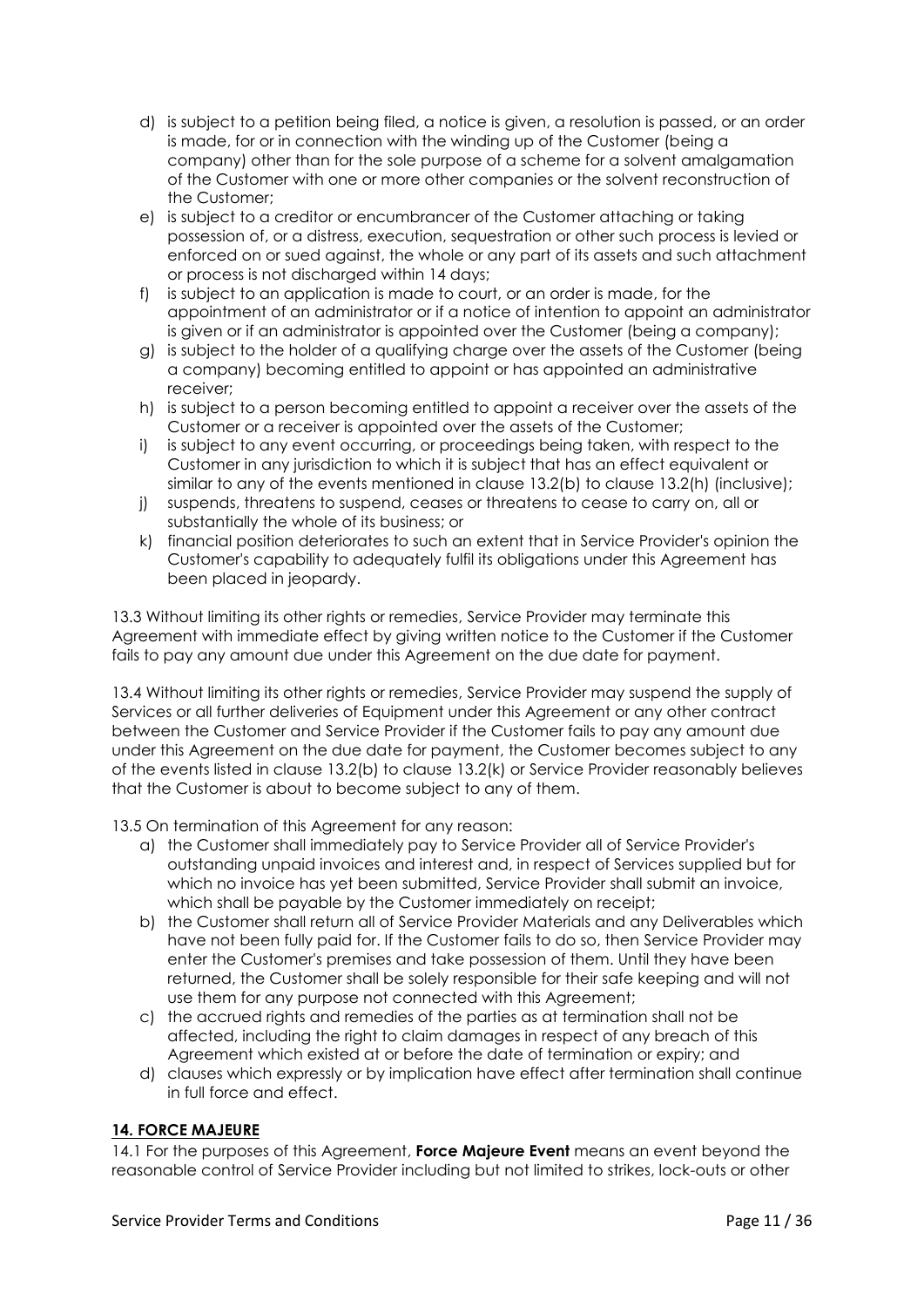industrial disputes (whether involving the workforce of Service Provider or any other party), failure of a utility service or transport network, act of God, war, riot, civil commotion, malicious damage, compliance with any law or governmental order, rule, regulation or direction, accident, breakdown of plant or machinery, fire, flood, storm or default of suppliers or subcontractors.

14.2 Service Provider shall not be liable to the Customer as a result of any delay or failure to perform its obligations under this Agreement as a result of a Force Majeure Event.

14.3 If the Force Majeure Event prevents Service Provider from providing any of the Services and/or Equipment for more than 6 (six) weeks, Service Provider shall, without limiting its other rights or remedies, have the right to terminate this Agreement immediately by giving written notice to the Customer.

## **15. GENERAL**

#### 15.1 **Assignment and other dealings.**

- a) Service Provider may at any time assign, transfer, mortgage, charge, subcontract or deal in any other manner with all or any of its rights under this Agreement and may subcontract or delegate in any manner any or all of its obligations under this Agreement to any third party.
- b) The Customer shall not, without the prior written consent of Service Provider, assign, transfer, charge, subcontract, declare a trust over or deal in any other manner with all or any of its rights or obligations under this Agreement.

#### 15.2 **Notices.**

- a) Any notice or other communication given to a party under or in connection with this Agreement shall be in writing, addressed to that party at its registered office (if it is a company) or its principal place of business (in any other case) or such other address as that party may have specified to the other party in writing in accordance with this clause, and shall be delivered personally or sent by prepaid first-class post or other next working day delivery service, or by commercial courier, fax or e-mail.
- b) A notice or other communication shall be deemed to have been received: if delivered personally, when left at the address referred to in clause 12.2(a); if sent by pre-paid first class post or other next working day delivery service, at 9.00 am on the second Business Day after posting; if delivered by commercial courier, on the date and at the time that the courier's delivery receipt is signed; or, if sent by fax or e-mail, one Business Day after transmission.
- c) The provisions of this clause shall not apply to the service of any proceedings or other documents in any legal action.

#### 15.3 **Severance.**

- a) If any provision or part-provision of this Agreement is or becomes invalid, illegal or unenforceable, it shall be deemed modified to the minimum extent necessary to make it valid, legal and enforceable. If such modification is not possible, the relevant provision or part-provision shall be deemed deleted. Any modification to or deletion of a provision or part-provision under this clause shall not affect the validity and enforceability of the rest of this Agreement.
- b) If one party gives notice to the other of the possibility that any provision or partprovision of this Agreement is invalid, illegal or unenforceable, the parties shall negotiate in good faith to amend such provision so that, as amended, it is legal, valid and enforceable, and, to the greatest extent possible, achieves the intended commercial result of the original provision.

15.4 **Waiver.** A waiver of any right under this Agreement or law is only effective if it is in writing and shall not be deemed to be a waiver of any subsequent breach or default. No failure or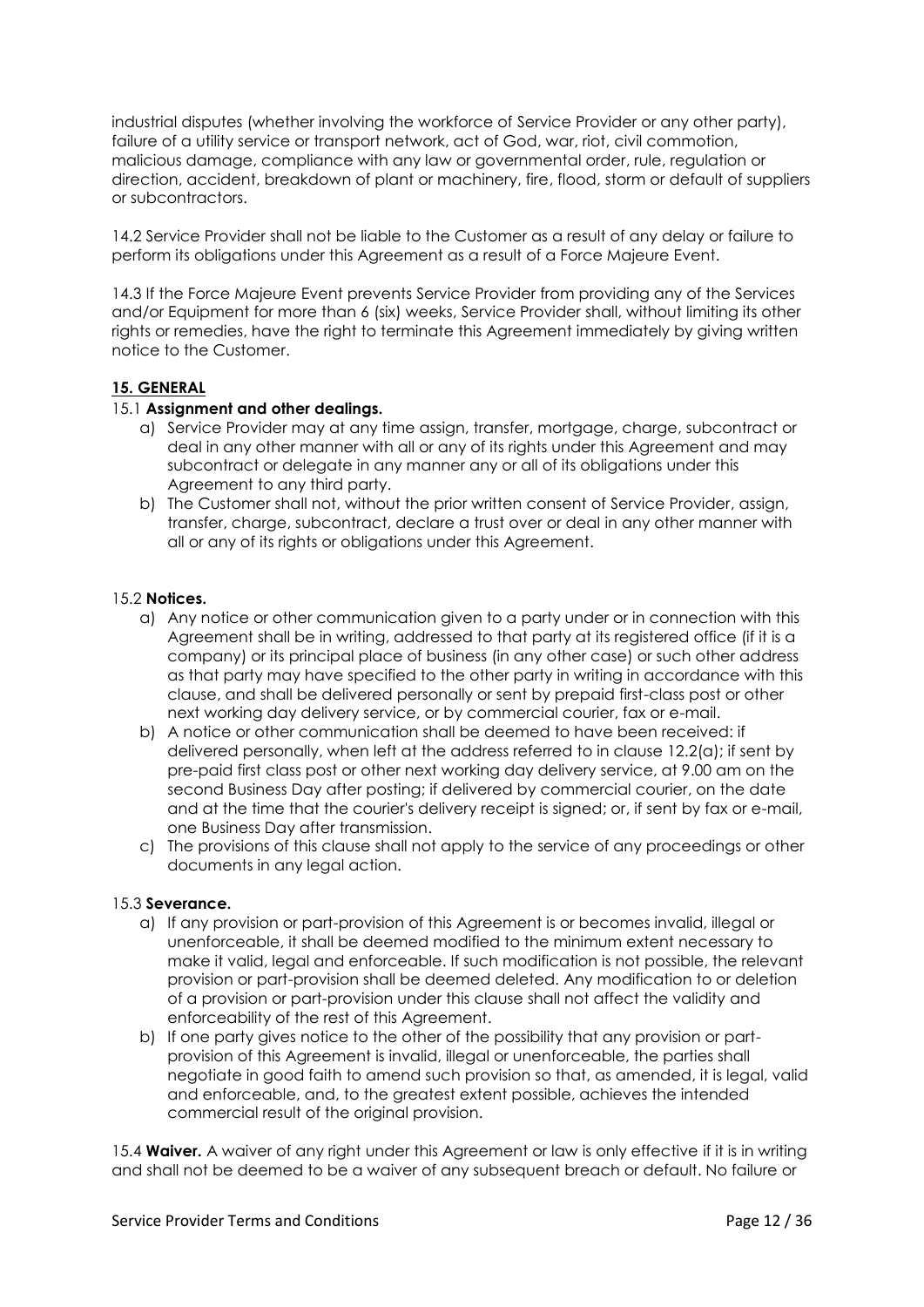delay by a party in exercising any right or remedy under this Agreement or by law shall constitute a waiver of that or any other right or remedy, nor prevent or restrict its further exercise of that or any other right or remedy. No single or partial exercise of such right or remedy shall prevent or restrict the further exercise of that or any other right or remedy.

15.5 **No partnership or agency.** Nothing in this Agreement is intended to, or shall be deemed to, establish any partnership or joint venture between any of the parties, nor constitute either party the agent of another party for any purpose. Neither party shall have authority to act as agent for, or to bind, the other party in any way.

15.6 **Third parties.** A person who is not a party to this Agreement shall not have any rights to enforce its terms.

15.7 **Variation.** Except as set out in this Agreement, no variation of this Agreement, including the introduction of any additional terms and conditions shall be effective unless it is agreed in writing and signed by Service Provider.

15.8 **Governing law.** This agreement and any dispute or claim arising out of or in connection with it or its subject matter or formation (including non-contractual disputes or claims) shall be governed by and construed in accordance with the law of England and Wales.

15.9 **Jurisdiction** Each party irrevocably agrees that the courts of England shall have exclusive jurisdiction to settle any dispute or claim arising out of or in connection with this Agreement or its subject matter or formation (including non-contractual disputes or claims).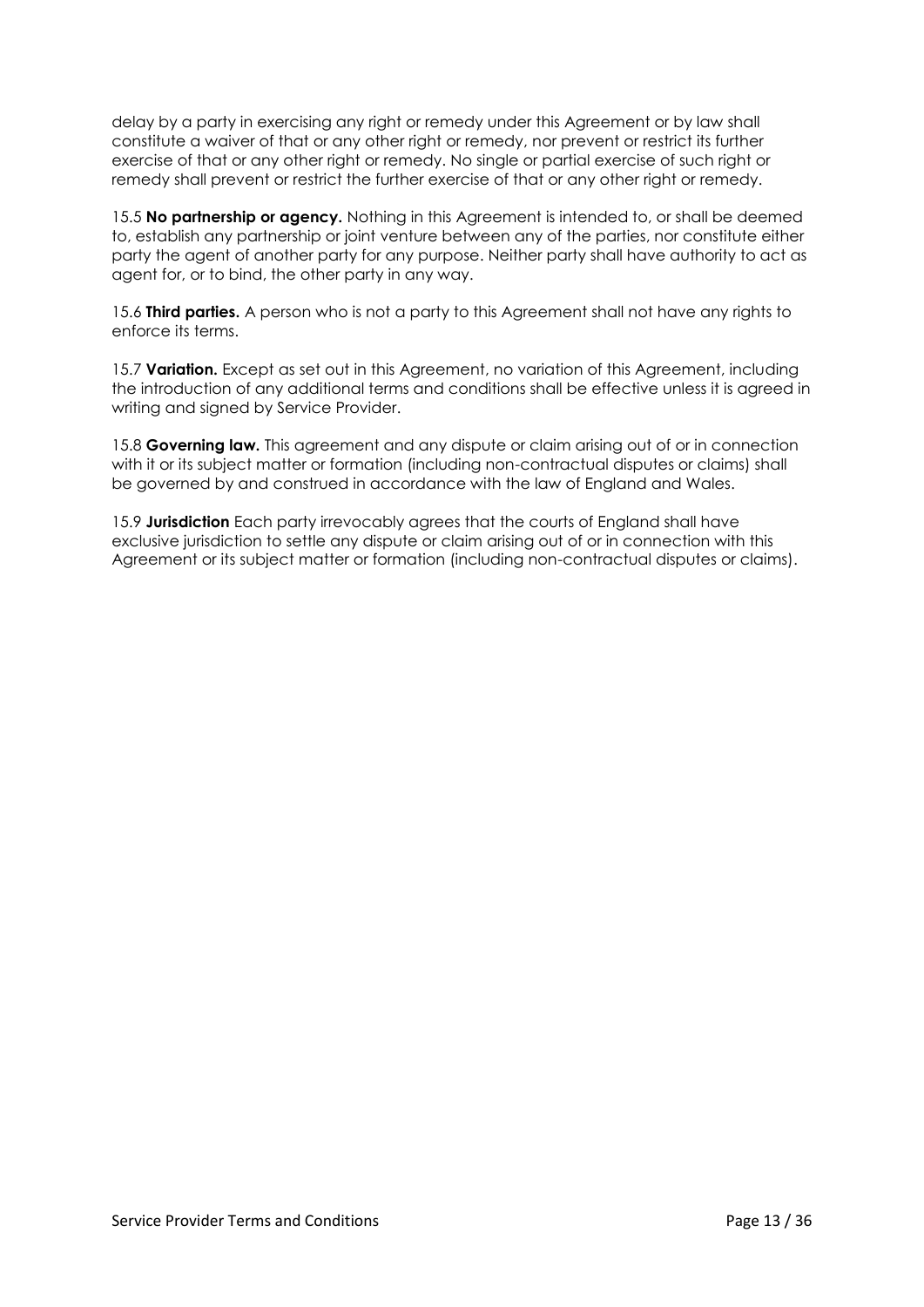**Schedule 1 Service Agreement / Customer Sales Order [NOTE: Refer to the signed Customer Sales Order where not expressly inserted below]**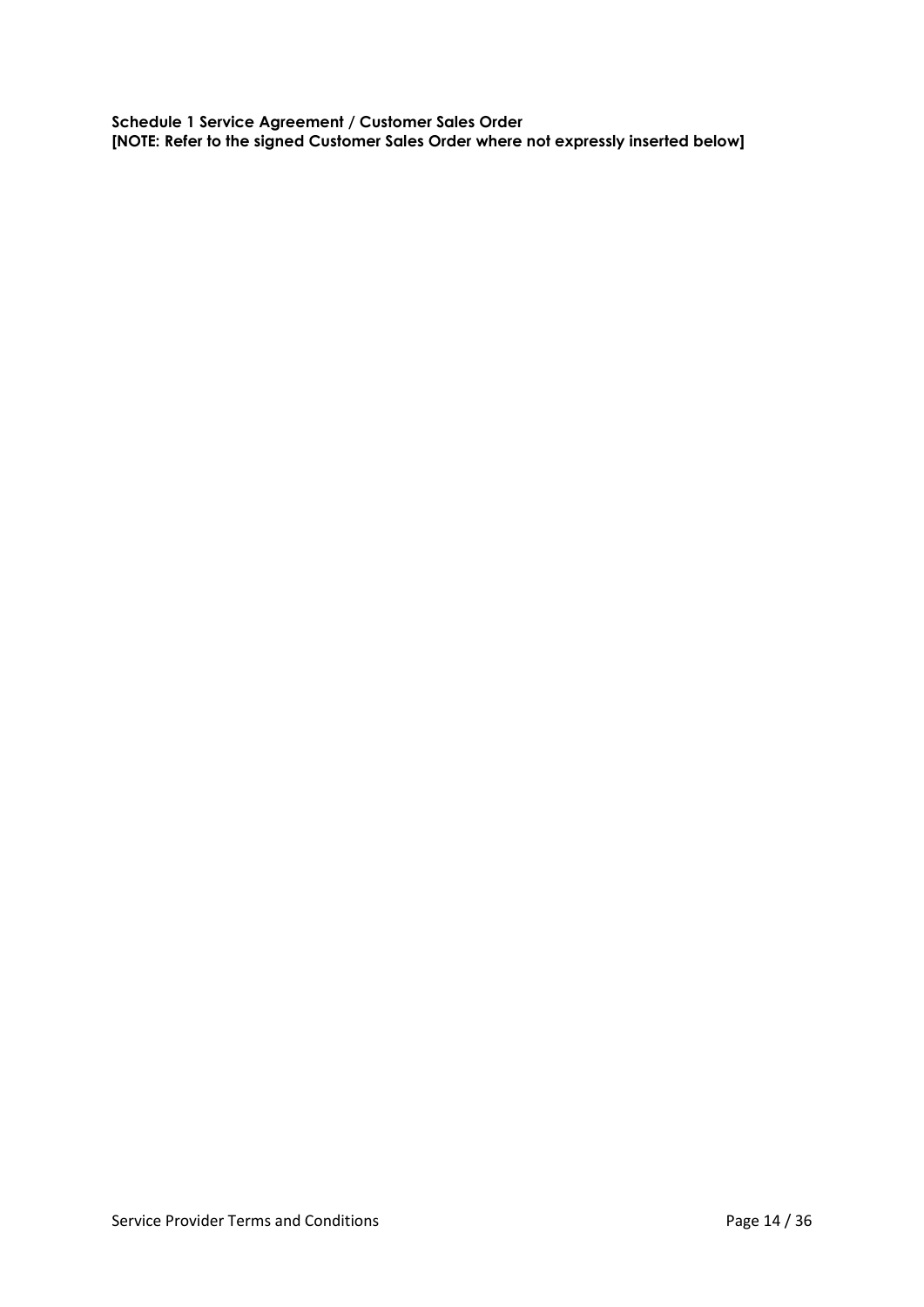## **Schedule 2 Internet Services Terms**

#### **1. Background**

1.1 These following additional terms & conditions supplement the Master Services Agreement and apply to all services in Service Provider DSL service ranges, as updated and revised from time to time on the Website.

1.2 These terms & conditions explain our responsibilities to you, along with your responsibilities to Service Provider and to the other users of the service. By using our services you agree to accept these terms and conditions.

1.3 If there is anything you do not understand or have any further questions about this product, please contact our Support Line or email us at the support email address.

1.4 Customers must be 18 years or older to register for the service.

1.5 Service Provider reserves the right to refuse any application for service.

1.6 Service Provider reserves the right to add to and/or amend these terms and conditions at any time. Any amendments and/or additions shall be published on our Website. We encourage you to look at this agreement on a regular basis to ensure that you are aware of our current terms and conditions. If We do make any additions or amendments to these terms and conditions, you will be deemed to have accepted these changes if you continue to use our services unless We receive any communication from you objecting to these changes within 30 days of the date of publication on our Website.

#### **2. Definitions**

2.1 **ADSL**: Asymmetric Digital Subscriber Line, means the technology that enables the high speed transmission of digital data on the internet over a telephone line);

2.2 **Broadband Usage Policy**: means the policy located at the Company website;

2.3 **BT**: means British Telecommunications plc;

2.4 **Carrier**: means any supplier of electronic communications services to Service Provider for the service;

2.5 **Customer**: means any person or organisation with whom Service Provider enters into an agreement subject to these terms and conditions;

2.6 **Customer Apparatus**: means apparatus owned by you not forming part of the CPE but which may be connected directly or indirectly including but not limited to any microfilter/modem or router you may purchase for self-installation but not including CPE;

2.7 **CPE**: means any equipment which is supplied by Service Provider;

2.8 **DSL**: means Service Provider ADSL and SDSL products and services;

2.9 **Minimum Period of Service**: unless otherwise specified, means the period of 12 months, unless otherwise stated in the Customer Sales Order, beginning on the date when the Carrier enables you to receive the live service;

2.10 **Normal Working Hours:** means the working hours of the Service Provider Support Line service, as published on our Website from time to time;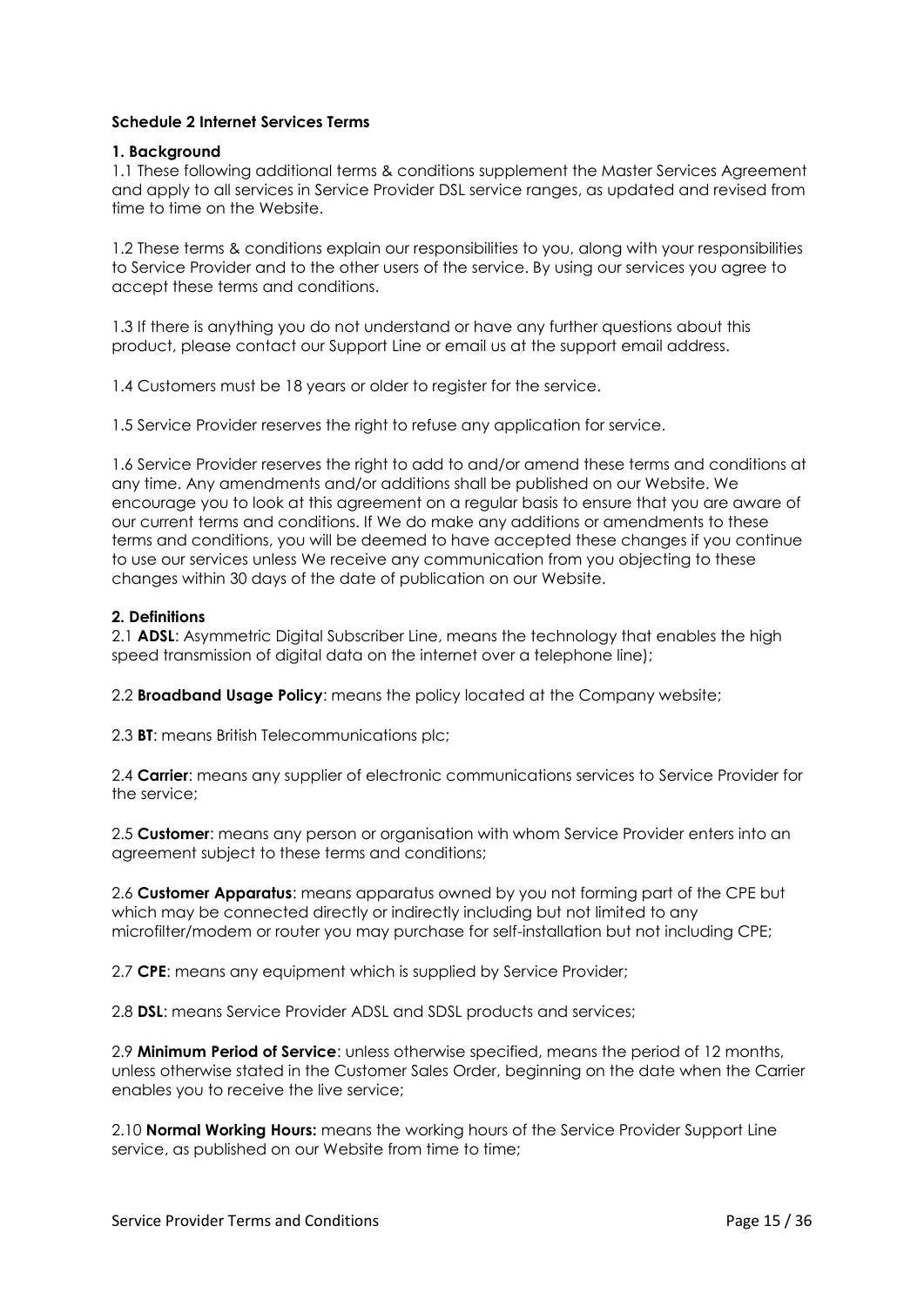2.11 **Premises**: means your premises where the service is to be installed;

2.12 **SDSL**: Symmetric Digital Subscriber Line, means the technology that enables the high speed transmission of digital data on the Internet;

2.13 **Support Line**: means the telephone support line described on the Website;

2.14 **Website:** means Service Provider Website, located at www.Service Providerconnections.co.uk;

2.15 **We, Us,** and Our: means Service Provider; and

2.16 **You** and **Your**: means the Customer who orders the service.

#### **3 The Service**

3.1 The service is described on Our Website.

3.2 By using our service you agree to accept these terms and conditions. You agree to receive the service and pay the fees for the service for the Minimum Period of Service and thereafter until termination of the Agreement in accordance with clause 8.

3.3 To obtain this service you will need to supply Service Provider with certain details that will be requested when placing your order. You must ensure that the information provided is complete and accurate. Service Provider will comply with applicable data protection legislation in respect of it in accordance with our Privacy Statement.

3.4 You accept that it is not technically possible to provide telecommunications services that are entirely free of faults and Service Provider does not undertake to do so. You also accept that you may not be able to receive the service due to technical restrictions. If such technical restrictions are discovered after the Agreement date, Service Provider has the right to terminate the Agreement in accordance with clause 8.3.

3.5 You must have an access line that is a suitable BT analogue line which has no incompatible services on it and is connected to a suitable BT exchange at which there is appropriate capacity.

3.6 Provisioning of the service by Service Provider is subject to distance limitation and survey by BT.

3.7 Service Provider cannot be held responsible if you cannot or cease to be able to receive the service if you change from or do not maintain the minimum technical requirements necessary for access to the Service Provider service, as specified on our website. Service Provider supplies the service to you on condition that you are the person or entity contracting with BT for the BT phone line associated with the service.

3.8 Service Provider may occasionally have to interrupt the service or change the technical specification of the service for operational or planned maintenance reasons, for upgrades or because of an emergency. Service Provider will attempt to give you as much notice as practically possible of any planned interruption of your service.

3.9 Service Provider will correct reported faults as quickly as possible. Should you encounter a fault with the service you should report this by phoning the Support Line. Service Provider will investigate the fault during normal working hours between Monday to Friday, excluding public holidays. You are responsible for all call charges that you incur as a result of telephone calls to the Support Line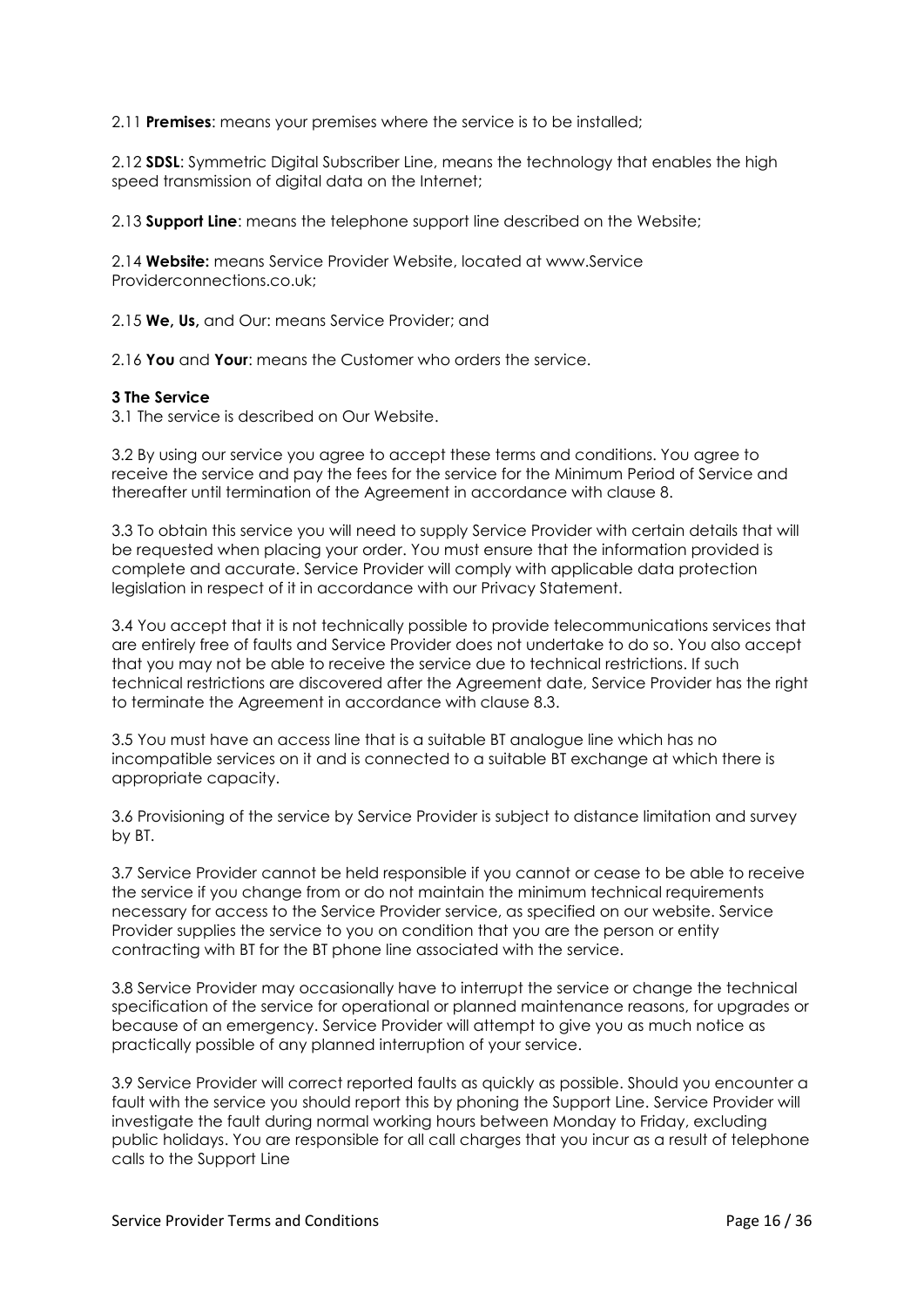# **4. Installation by the Customer**

4.1 You are fully responsible for:

4.1.1 Connecting a suitable modem/router to the relevant port on the microfilter 4.1.2 Connecting a suitable microfilter to the Carrier's master socket and any extension sockets at your premises.

4.1.3 Service Provider accepts no liability whatsoever for any loss you or any third party may suffer as a result of your installation of the service, including but not limited to loss caused by your installation of any Customer Apparatus or CPE.

4.2 If Service Provider supplies you with CPE it comes "as is" with no warranty as to its fitness for purpose or otherwise. Service Provider will use reasonable endeavours to assist with reasonable queries you may have in respect of initial installation of the service, however, to the extent that such queries relate to any problems which, following an initial diagnosis, may be out of Service Provider control or ability to remedy, (including but not limited to Customer Apparatus or CPE) Service Provider does not guarantee that it shall be able to help resolve any such difficulties. Such limited support shall be provided to you by telephone or email.

4.3 If you purchase a modem/router from Service Provider We will arrange for it to be delivered to your premises. While Service Provider will attempt to deliver the modem/router to you within such timescales as may have been advised to you verbally, Service Provider does not guarantee that such timescales will be achieved.

4.4 You should notify Service Provider of any fault with the modem/router by contacting Service Provider by telephoning or emailing the Support Line. A diagnosis will then be carried out, and if it is determined that the hardware is at fault, and the hardware is still covered by warranty, Service Provider will arrange for a replacement modem/router to be sent to your premises.

4.5 Service Provider accepts no liability whatsoever for any loss you or any third party may suffer a result of your misuse or accidental damage you cause to the modem/router.

## **5. Customer Apparatus**

5.1 You shall be responsible for the repair and maintenance of any Customer Apparatus used in order to obtain or use the service.

5.2 You shall ensure that all Customer Apparatus complies with any applicable law. You shall immediately disconnect any Customer Apparatus if such apparatus does not, or ceases to conform to any applicable standard (if any) for the time being in force.

5.3 Your Customer Apparatus must be technically compatible with the service and approved for that purpose under any relevant legislation or telecommunications industry standards.

5.4 Service Provider accepts no liability whatsoever for any loss you may suffer as a result of your use or misuse of the Customers Apparatus or as a result of any faults in your Customer Apparatus.

## **6. Use of the Service**

6.1 You are solely responsible with respect to the accuracy, reliability, availability and performance of resources and / or content accessed through the internet (including but not limited to, any and all financial and other transactions of any kind entered into by you or any user of the service with any third party), which in all cases you accept are at your own risk and, in any event, beyond Service Provider control.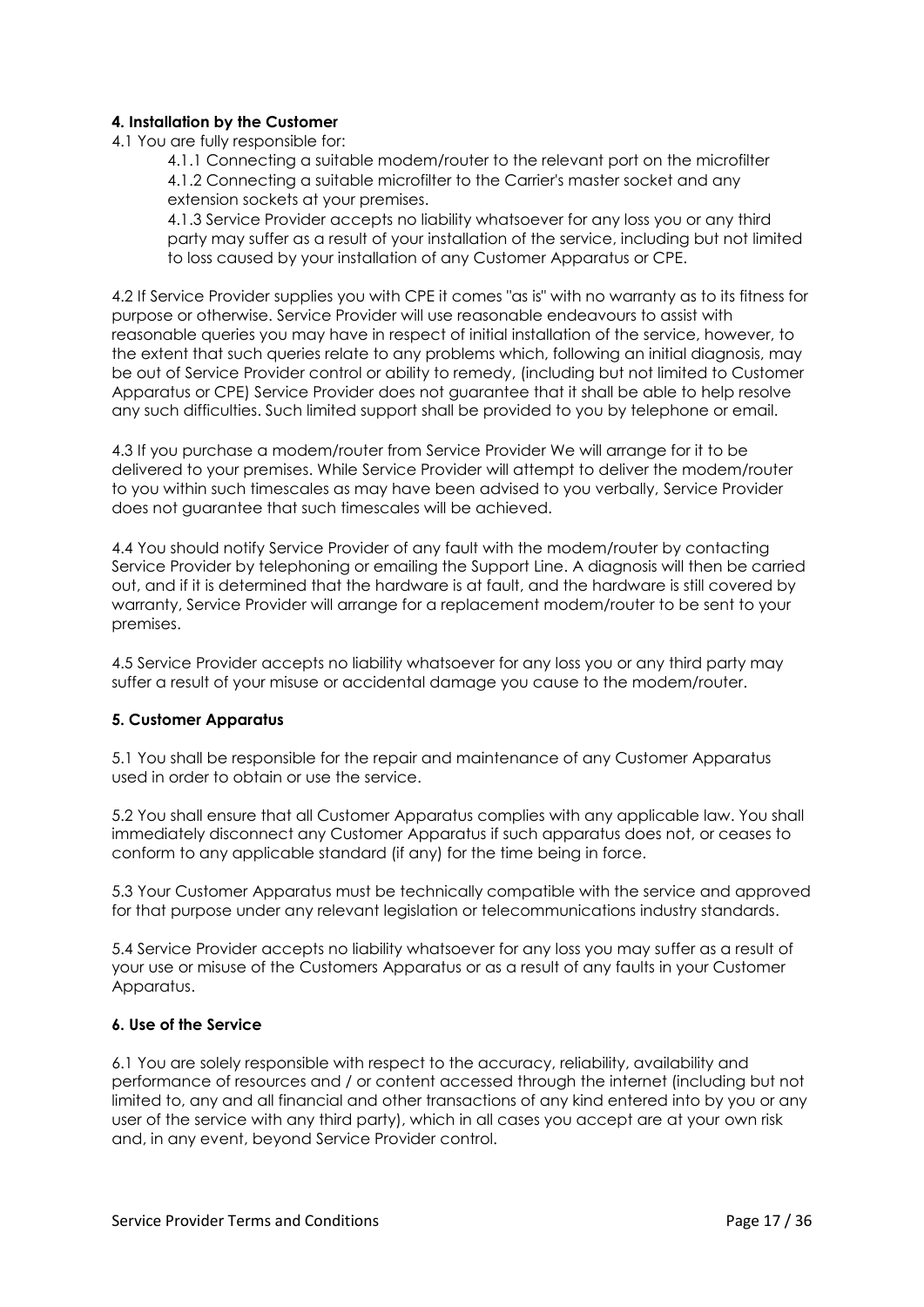6.2 You will comply with (and ensure that all users of the service provided to you comply with):

6.2.1 All relevant legislation, licences and regulations (including, but not limited to, legislation and regulations relating to e-commerce and consumers) and mandatory instructions or guidelines issued by regulatory authorities;

6.2.2 Any codes of practice relevant to use of service;

6.2.3 Any internet standards that are accepted and adopted by the internet industry where failure to comply with such standards would adversely affect the provision of the service;

6.2.4 Our Internet and Email Acceptable Use Policy set out at Schedule 5 hereto and also located at www.Service Providerconnections.co.uk; and

6.2.5 Any reasonable instructions that We may give from time to time.

6.3 You shall not use, nor allow any other(s) to use, the service to:

6.3.1 send, knowingly receive, upload, download or distribute any material that is unsolicited, defamatory, offensive, abusive, obscene, pornographic or menacing, or in breach of copyright, confidence, privacy or any other rights;

6.3.2 violate or infringe any rights of, or cause unwarranted or needless inconvenience, annoyance or anxiety to, any other person;

6.3.3 breach any laws, legislation, regulations, codes, standards or content requirements of any relevant body or authority;

6.3.4 obtain unauthorised access to any information, network or telecommunications system(s);

6.3.5 compromise the security or integrity of any network or telecommunications system(s), including without limitation any part of our network or telecommunications systems;

6.3.6 place any viruses or other similar computer programs onto the service or the internet;

6.3.7 store, distribute or reproduce commercial software or reproduce a third party's software or material without the permission of that third party and/or the relevant rights holder(s);

6.3.8 for any improper, fraudulent or otherwise unlawful purpose; or 6.3.9 to spam or to send or provide unsolicited advertising or promotional material or knowingly to receive responses to any spam, unsolicited advertising or promotional material sent or provided by any third party. You agree to take all reasonable steps to make sure that this does not happen.

6.4 Service Provider shall investigate any suspected or alleged breach of this agreement and in doing so We will act reasonably and fairly at all times. If in our reasonable opinion you use the service in any way that is or is likely to be detrimental to the provision of service to you or any other of our customers then you will take such corrective and immediate action as We may require. If, in our reasonable opinion, you fail to take such corrective action within a period of 3 (three) days of our demand, We shall be entitled to suspend the service without notice.

6.5 In all circumstances, you will indemnify us against any claims, actions or legal proceedings (including reasonable related costs and expenses, legal or otherwise) which are brought or threatened against us by a third party because the service has been used or is being used in breach of clauses 6.1 to 6.4.

## **7. Fees**

7.1 Service Provider will provide you with the service for the fees that were set out on the service agreement or agreed with sales person at the time of purchase, subject to clause 7.5 of this agreement.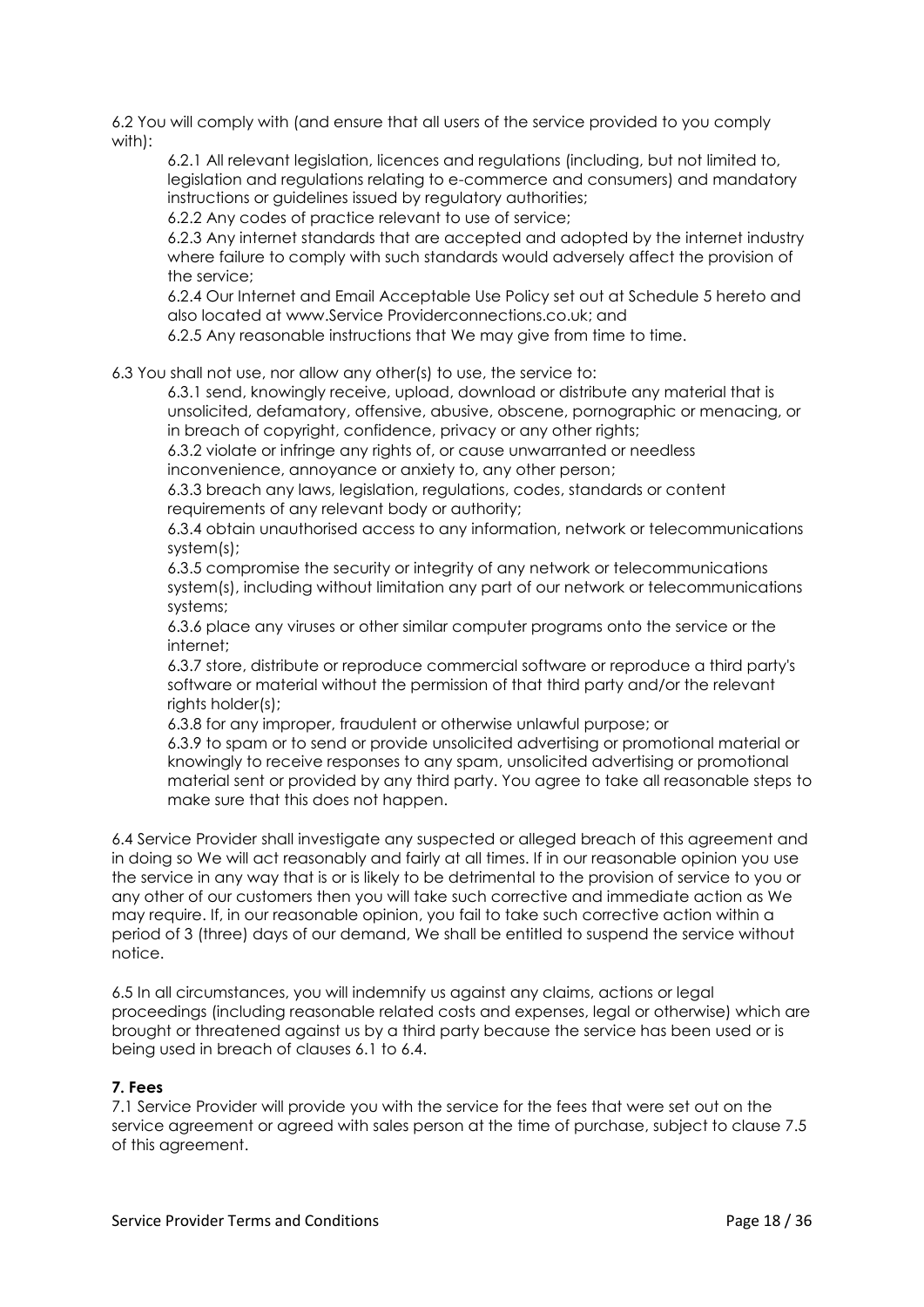7.2 All Service Provider services come with a Minimum Period of Service. Where the Minimum period of Service is not expressly stated on the Customer Sales Order, the Minimum Period of Service will be a period of (12) twelve months. By purchasing Service Provider services you are agreeing to pay Service Provider a setup fee and the Minimum Period of Service subscription charges.

7.3 All payments shall be due to Service Provider net on presentation of the invoice unless otherwise specified on the invoice at Service Provider main office or at such other address as may from time to time be specified by Service Provider on this Website. Once the Minimum Period of Service has expired, all usage charges shall be payable in full in respect of the month in which the notice to terminate the Agreement expires.

7.4 Interest payable on demand whether before or after judgment shall accrue from day to day on overdue amounts at the rate of 4% above the Bank of England base rate.

7.5 Service Provider reserves the right to vary the fees at any time upon thirty (30) days' notice, such notice to be posted on our Website.

#### **8. Cancellation and Termination**

8.1 If you are an individual and do not wish to use the service for business purposes, you may cancel this agreement or any part of it before the date of install and connection to our service or fourteen (14) days after entering into this agreement (whichever is the earlier). You must tell us in writing and pay for the return of, in an "as new" condition and in the original packaging, the CPE and any additional items supplied by us to you. If you do not return the CPE and any other items we have supplied to you in an "as new" condition before the date of install, We will not refund any payment that you have made in respect thereof. After the commencement of the service, the cancellation provisions set out by The Consumer Contracts (Information, Cancellation and Additional Charges) Regulations 2013 will not apply.

8.2 You may terminate this agreement to take affect after the Minimum Period of Service by giving Service Provider not less than thirty (30) days written notice. If you wish to end this agreement before the end of the Minimum Period of Service or due to any breach of the Agreement that causes your line to cease, Service Provider will be entitled to charge you the fees which would have been made payable by you for the balance of the Minimum Period of Service. If you move from your premises, Service Provider shall be entitled to charge you fees which would have been payable by you for the balance of the Minimum Period of Service at the premises. If you wish to receive the service at a new location you will be required to start a new contract for service at your new premises.

8.3 You agree to pay Service Provider the greater sum of either (i) a Cease Charge Fee of £40+VAT; or (ii) the rental charges remaining under the term, in the event that you:

8.3.1 terminate the service;

8.3.2 move to another Internet service provider without requesting and using a Migration Authority Code (MAC); or

8.3.3 move house/office.

8.4 Service Provider may end this agreement if:

8.4.1 The Carrier supporting the service ceases to do so for whatever reason or materially changes the terms of its provision of electronic communications services to Service Provider for the service beyond the reasonable control of Service Provider; 8.4.2 You fail to comply with any of the material terms & conditions of this agreement; 8.4.3 It transpires following the Agreement date that, for any reason out of the control of Service Provider, the services will not be able to be provided to you. In the event of termination in accordance with this sub-clause 8.4.3 Service Provider shall repay to you any fees which you have paid in advance for the services.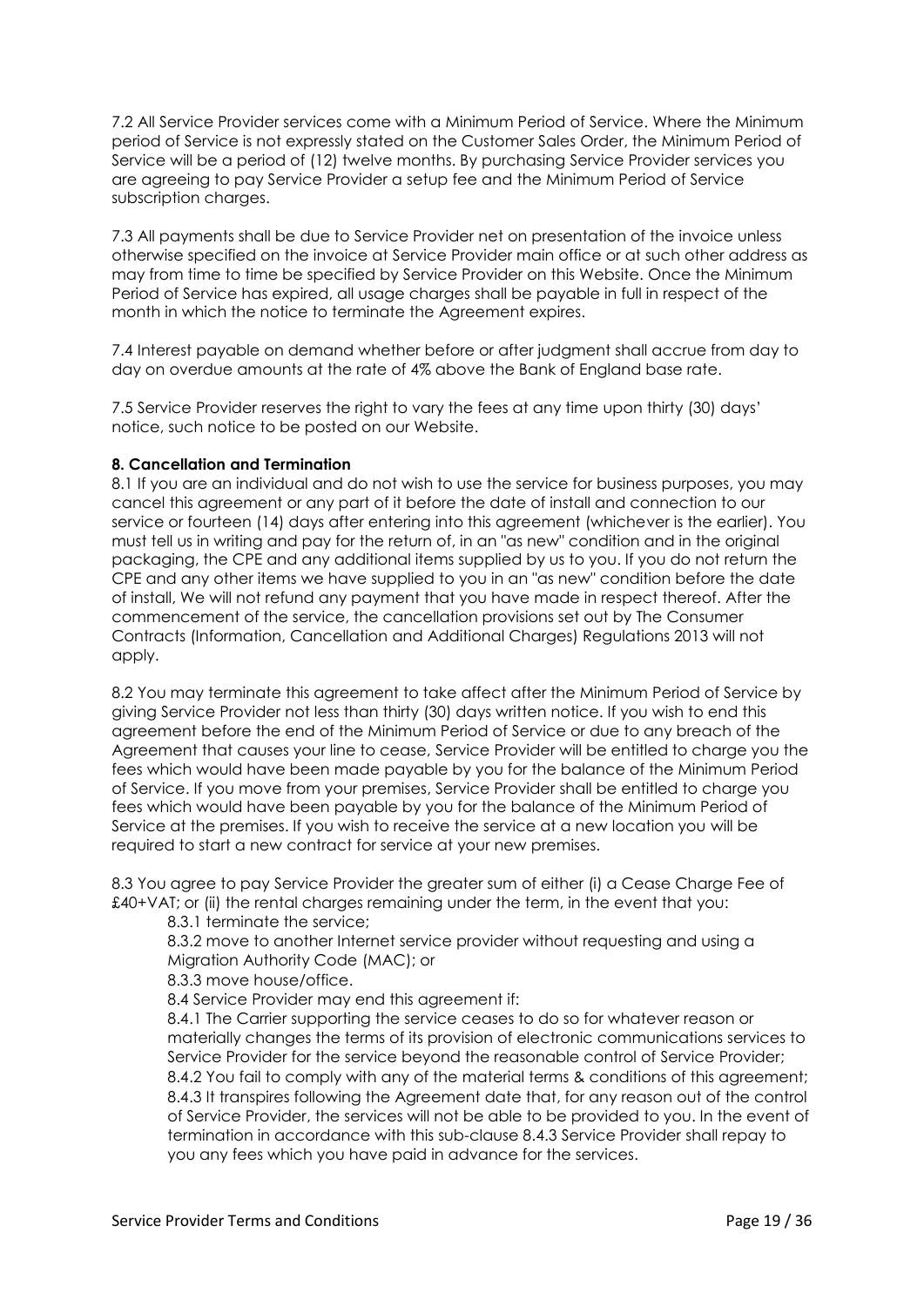8.5 Your right to use the service shall immediately terminate when this agreement comes to an end.

8.6 If you choose to cancel the Agreement after the order has been submitted by yourself and before the date of install, the fees for the Minimum Period of Service could be due. It is recommended that you speak to the Service Provider Support Team or e-mail them directly for confirmation of any fees that will be due.

## **9. Limitation on Liability**

In addition to the limitations set out in clause 12 of the Master Services Agreement, Service Provider shall not be liable for any loss suffered due to changes to the BT exchange line or any other Carrier line or communications equipment resulting in termination or suspension of the service.

# **10. Indemnity**

You agree to indemnify and hold us harmless for all liabilities, loss, claims and expenses that may arise from a breach in these conditions by you and any transmission or receipt of any content or message which you have requested or made using this service.

# **11. Personal Details and Privacy**

11.1 We will process your personal data in accordance with our Privacy Statement.

11.2 It is your responsibility to keep us advised of any changes to your personal data, including any change of name or address.

# **12. Breach of Conditions**

12.1 We shall investigate any suspected or alleged breach of this agreement. We reserve the right to take any action we deem reasonably appropriate and proportionate to the breach of the Agreement.

12.2 If we decide that you have breached the Agreement, We will use reasonable endeavours to give you notice of our intention to suspend or end the service. If you fail to remedy the breach or we are unable to contact you We reserve the right to suspend or end the service. If we decide the breach is of a serious nature, this may include jeopardising or compromising the security or integrity of our network and serious breach of our Broadband Usage Policy, We reserve the right to suspend the service with immediate effect without giving notice whilst details of the breach are investigated further.

## **13. Amendment of these Conditions**

All references in these terms and conditions to any law or statement of Service Provider policy means the latest current policies of law in force as amended, extended, consolidated, or re-enacted from time to time.

## **14 Expenses**

The Customer shall pay to Service Provider all costs and expenses (including all legal fees based on an indemnity basis) incurred by the Service Provider in enforcing any of the terms and conditions of this agreement, or exercising any of its other rights and remedies under the Agreement, including (without prejudice to the generality) all costs incurred in tracing the Customer in the event that legal processes cannot be enforced at the address last notified to Service Provider.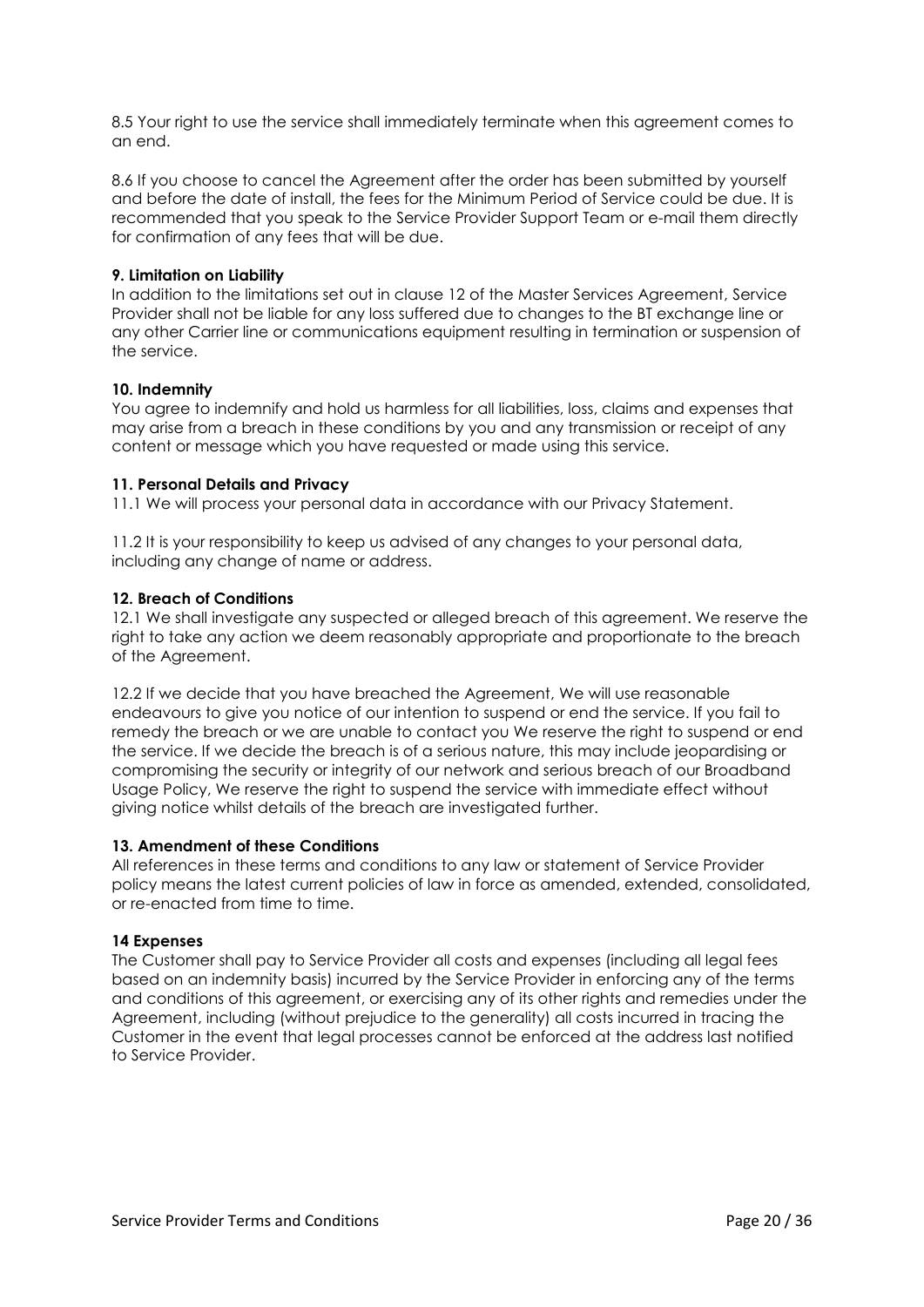# **Schedule 3 Telephone Services Terms**

## **1. Services and Defined Terms**

The Services Service Provider supply to you, the Customer are those Services which you have elected to receive as set out in the Master Service Agreement or which you have subsequently ordered in writing and we have agreed to supply, as outlined in the Customer Sales Order. These may include (but are not limited to):

- the ability to make or receive a Call (telephone service)
- the provision of a Line or Lines for a rental charge (line rental service)
- the provision of broadband internet access (broadband service)
- any other Services which we may offer for sale from time to time.

In providing the Services we promise to use the reasonable skill and care of a competent communications service provider.

1.1 **"Agreement"** means the contract between you and us which consists of the Service Agreement, these Conditions for Communications Services and any further conditions relating to specific Services;

1.2 **"BT" means** British Telecommunications plc;

1.3 **"Call" means** a signal, message or communication which is silent, spoken or visual on each line that we agree to provide to you under this agreement;

1.4 **"Commencement Date"** means the date upon which Service Provider begins to provide a service, not the date on which the "Service Agreement" is signed;

1.5 **"Line"** means a connection to our network or that of our suppliers, whether direct or indirect;

1.6 **"Minimum Period"** means the period of service as shown on the service agreement you have signed;

1.7 **"Service"** or **"Services"** means all or part of the Services explained in clause 1 or identified in the service agreement and any related services that we agree to provide to you under this agreement;

1.8 **"Customer Sales Order"** means the document you sign when you first become our customer detailing, amongst other things, the Services you wish to receive, the minimum period you wish to receive the services for and the tariff at which you will be charged and which forms part of this Agreement;

1.9 **"The Tariff"** means the Service Provider tariff which forms part of the Service Agreement as signed by you for the services you require and as amended from time to time under clause 14.2 below;

1.10 **"we" and "us"** means Service Provider Ltd;

1.11 **"you"** means the customer we make this Agreement with. It includes a person who we reasonably believe is acting with the customer's authority or knowledge. These Terms and Conditions apply to new and existing customers and are effective from 23rd May 2005 or the date of the Service Agreement, whichever is the earlier.

## **2. Changes and interruptions to the Services**

2.1 We may have to do some things that could affect the Services. These things are listed in clause 2.2. If we have to interrupt the Services we will restore them as quickly as we can.

2.2 Occasionally we may have to:

- a) Change the code or phone number or the technical specification of the Services for operational reasons;
- b) Interrupt the Services for operational reasons or because of an emergency;
- c) Give you instructions that we believe are necessary for health or safety or for the quality of the Services that we supply to you or to our other customers.

## **3. Telephone numbers**

You have no right to sell or to agree to transfer the number(s) provided to you for use with the Services and you must not try to do so.

#### Service Provider Terms and Conditions **Page 21 / 36** Service Provider Terms and Conditions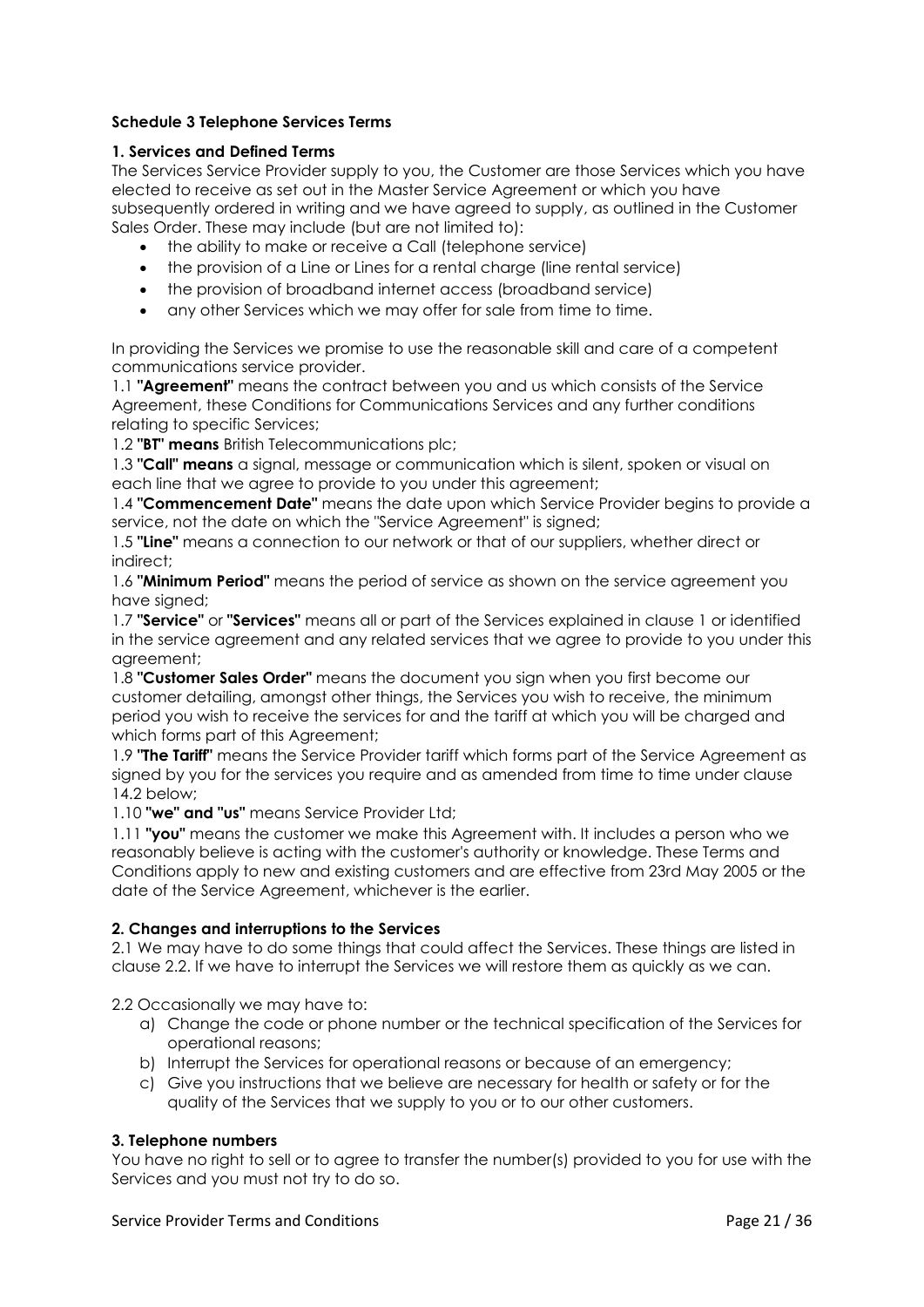#### **4. Telephone books and directory enquiries**

4.1. We will put your name, address and the telephone number(s) for the Services in The phone book published by BT for your area and make your phone number available to BT's directory enquiries database, as soon as we can. However, we will not do so if you ask us not to.

4.2 If you want a special entry in the telephone book you must let us know. Where we agree to a special entry you must pay an extra charge and sign a separate agreement for that entry.

## **5. Call monitoring**

We may occasionally monitor and record calls made to or by us relating to customer services and telemarketing. We do this for training purposes and to improve the quality of our customer services, including complaint handling.

#### **6. Use of your information**

6.1 We will use the information we have about you and your use of the Services for marketing purposes. However, we will not do so if you ask us not to.

6.2 For your information we process your billing data and information about your use of Service Provider' service (this includes information about your bill size, the numbers you call and the times you call) for marketing our own telecommunications products and services. This allows us to better inform you about products, services, pricing packages and special offers which we provide and which we believe may be of particular interest to you.

6.3 We need your consent to continue to give you all the benefits that this processing provides and will assume we have it, unless you tell us otherwise by writing to us at our Registered office, or any other address we give you.

**7. Commencement of the Services** We will use all reasonable endeavours to provide you with the Services by the date we agree with you and to continue to do so until this Agreement is terminated. However we will not be liable for any form of compensation should the Services not commence on the agreed date or should they be interrupted from time to time.

#### **8. Repairing faults**

8.1 We cannot auarantee that the Service will never be faulty.

8.2 We will work on any fault that is reported to us according to our fault procedures for the Service in question (which are available on request).

8.3 When we agree to work on a fault outside the hours covered by our fault procedures, you must pay us an extra charge according to our tariffs in force at the time.

8.4 If you tell us there is a fault in a Service and we find either that there is not or that someone at your premises has caused the fault, we may charge you for any work we have done to try to find the fault or to repair it.

#### **Your Obligations**

#### **9. Paying our charges for the Services**

**9.1 Charges:** You must pay the charges for the Services according to the tariff which we have agreed with you. This applies whether you use the Services or someone else does and whether the Services are used with your full knowledge and consent or otherwise. We can change the charges as explained in clause 14.2. This means by way of example but not by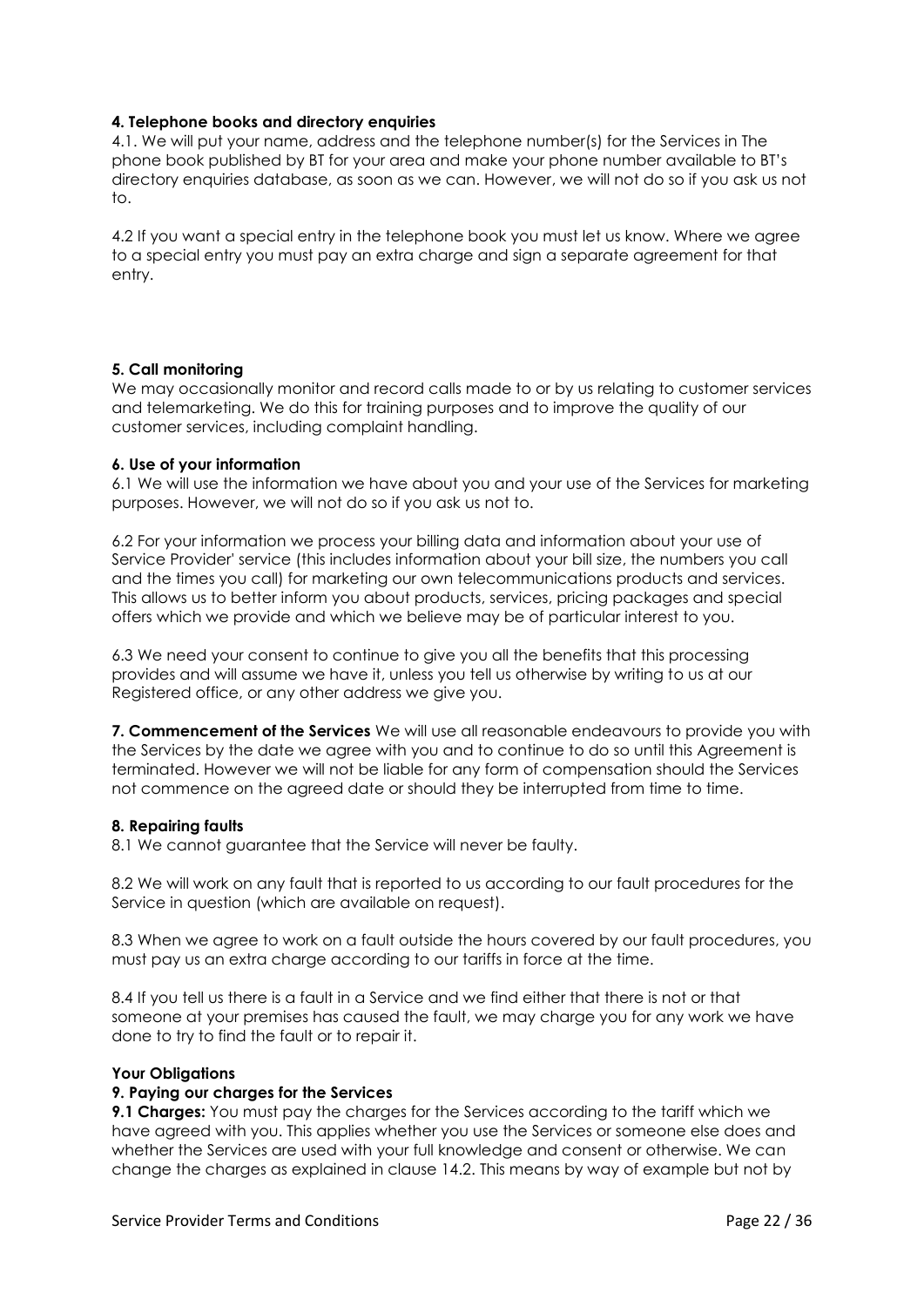way of limitation that you are liable to pay for all calls made as a result of "Rogue Diallers" and unbarred premium rate numbers.)

**9.2 Invoices:** We will send you your first invoice at the beginning of the month after the Services commence and thereafter on a monthly basis, but we may send you an invoice at any time. We will include all charges on the next invoice where possible, and in any event as soon as we can. We will send all invoices and other correspondence to the address you ask us to.

**9.3 Rental and Call Charges:** You will incur charges from the time any part of a Service is used or received except in the case of Services subject to a periodic rental, in which case you will incur charges from the date the Service is ordered. We will usually ask you to pay the rental in advance and your first invoice will include both one month's rental in advance and a charge for a part month's rental from when the services went live up to the beginning of the first complete month, where appropriate. Call and other charges will be invoiced in arrears. We will calculate the charges for Calls using the details recorded by our network.

## **9.4 Payments in advance and deposits**

- a) We may ask you for a payment before one is normally due. This will not be more than our best estimate of your following month's invoice.
- b) We may ask for a deposit at any time, as security for payment of your invoices if it is reasonable for us to do so. Our procedures for deposits will be explained to you at the time.

**9.5 Terms of payment:** You must pay all charges and rental within the credit terms which we have agreed and deposits when we ask for them. Our standard credit terms are payment within 14 days of date of invoice by direct debit and these are the credit terms which will apply to this Agreement unless we have agreed otherwise in writing.

## **10. Your Responsibilities**

#### **10.1 Entry to your premises**

- a) If our engineers or sub-contractors have to enter your premises you must let them do so within normal working hours or otherwise if agreed with you in advance. We will meet your reasonable requirements about the safety of people on your premises and you must do the same for us.
- b) If we need someone else's permission to cross or put our equipment on their premises, you must get that agreement for us and make any necessary arrangements.
- c) When our work is completed, you will also be responsible for putting items back and for any necessary redecorating.

## **10.2 Misuse of the Services**

Nobody must use the Services:

- a) to make abusive, defamatory, obscene, offensive, indecent, menacing, nuisance or hoax Calls or Calls in breach of privacy or any other rights;
- b) to send, knowingly receive, upload, download, use or re-use material which is abusive, defamatory, obscene, offensive, indecent or menacing or in breach of copyright, privacy or any other rights;
- c) fraudulently or in connection with a criminal offence or in a way which does not comply with the terms of any legislation; and you must make sure that this does not happen. The action we can take if this happens is explained in clause 13. If a claim is made against us because the Services are misused in this way, you must reimburse us in respect of any sums we are obliged to pay.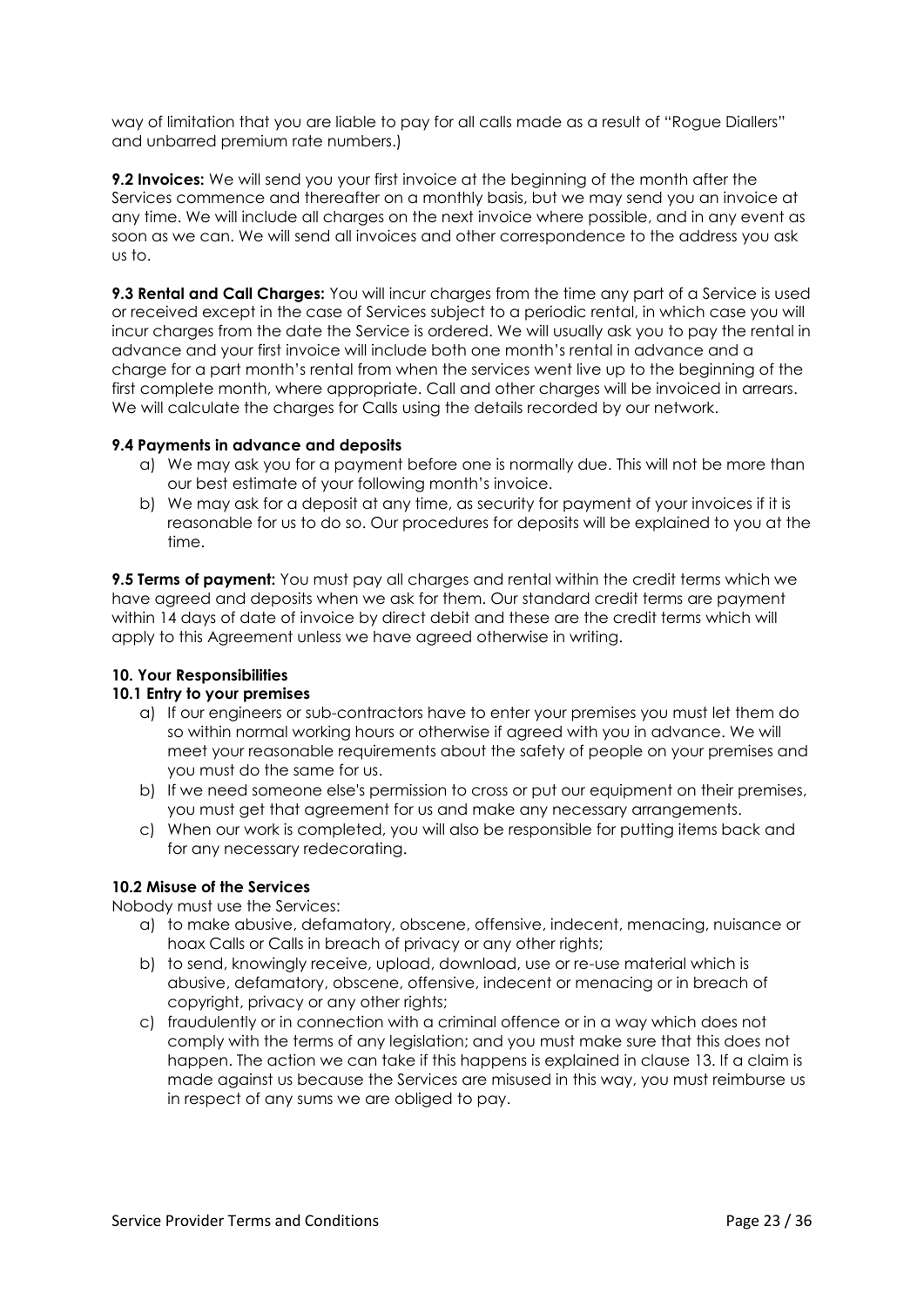## **11. Indemnity**

If you use the Services for business purposes, you must indemnify us against any claims that anyone (other than you) threatens or makes against us because the Services are faulty or cannot be used by them.

#### **12. Line rentals**

When we provide your Line rentals, Service Provider will route your calls through our chosen network. No other service provider may route these calls or attempt to, and if they do we reserve the right to bar these calls. The use of IDA (Indirect Dialling Access) codes or equipment is expressly prohibited.

**13. Breach of the Agreement** If we suspend the Services due to your breach of this Agreement, the Agreement will shall continue and you shall be liable to pay any remaining rental sums due under the term of the contract.

## **14. Amendments to Services and this Agreement**

**14.1 General:** If you ask us to make any change to the Services we will ask you to confirm your request in writing. No action will be taken by us to carry out the change until we have received your written confirmation. If we agree to a change, this Agreement will be changed when we confirm the change to you in writing.

**14.2 Conditions:** We can change the conditions of this Agreement including our charges at any time if we give you 14 days notice. We will notify you of any changes with your monthly invoice and on the Company website at least 2 weeks before they take place.

#### **15. Assignment**

You may not assign this Agreement or any part of it to any third party.

#### **16. Cancellation before services are provided**

You may cancel the Services or an individual Service within 14 days of signing this Agreement or of ordering the Service. However, if you have ordered the Service(s) for business use you must pay for any work we have undertaken or reimburse us for expenditure incurred.

## **17. Termination**

17.1 This agreement or termination of individual services within the agreement can be ended by either party by giving the 90 days' notice in writing provided that the end of the notice period coincides with the end of the Minimum Period

17.2 If we give you notice you must pay rental up to the end of that notice. If you give us notice, you must pay rental until 90 days from the date we receive your notice, or until the end of the notice if that is later.

17.3 If you give notice that terminates the agreement or any part of the agreement prior to the end of the Minimum Period (other than because we have materially altered the conditions of this Agreement) then we will levy a cancellation charge in accordance with the following:

- Line rental/ADSL: number of months remaining on agreement multiplied by the monthly rental
- Call Spend: number of months remaining on agreement multiplied by the monthly minimum spend, or where there is no monthly minimum spend, the number of months remaining on the agreement multiplied by the average call spend of the last 3 full months immediately prior to the notice being given.

17.4 If you have paid any rental for a period after the end of the Agreement, we will either repay it or put it towards any money you owe us.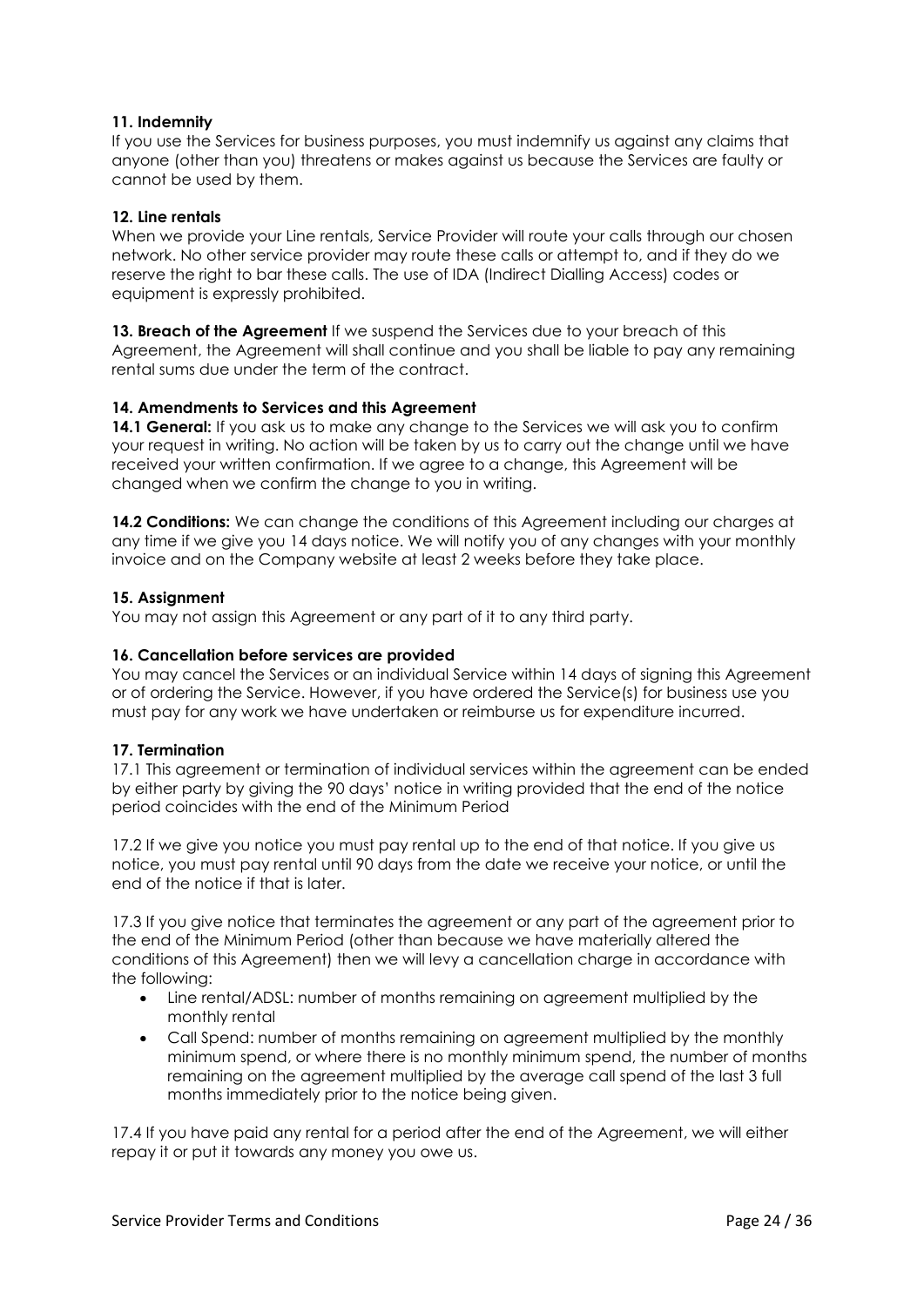17.5 You must pay all charges for the Services until the date on which we stop providing the Services to you.

17.6 We may terminate this agreement without notice if clause 13.1 applies.

## **18. Additional Termination Charges**

18.1 If you fail to reach the annualised minimum monthly spend commitment as outlined in any agreed tariff plan or the service agreement we reserve the right to raise an invoice for the difference between achieved and committed spend in the month following expiry of the agreed term.

18.2 If notice is given during the term of the agreement and free install of ADSL and or line rental was given as part of the tariff or otherwise, then we reserve the right to impose a termination charge equal to the install cost divided by the number of the months in the term, multiplied by the number of months remaining in the term.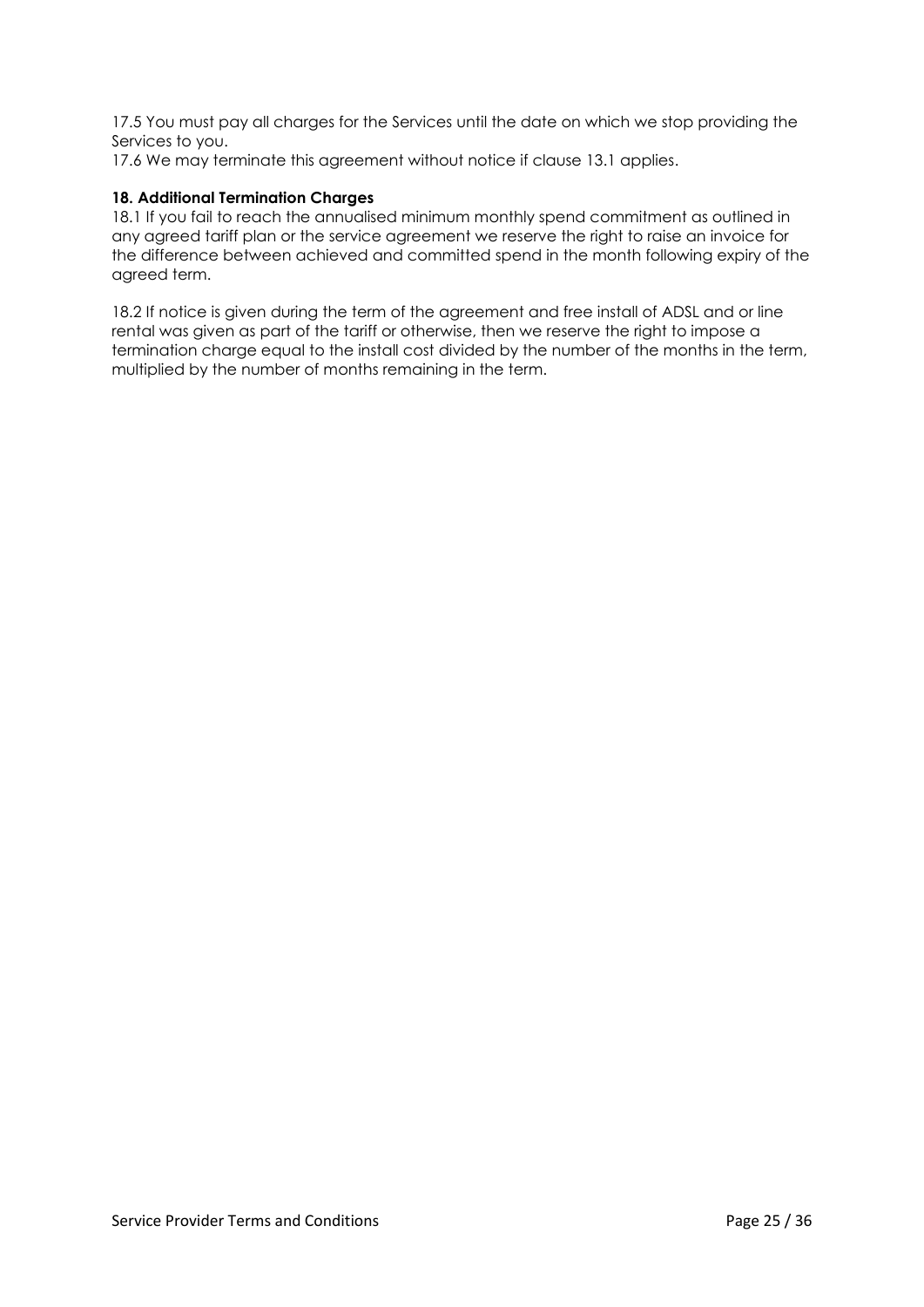## **Schedule 4 Mobile Services Terms**

## **1. Key Points**

1.1 Service Provider provides you with Mobile Services using approved phones, SIMs and network resources provided by the Mobile Network Operator who procure elements from one or more Mobile Network Operators ("**MNO**").

1.2 These terms supplement the Master Services Agreement and solely relate to the Mobile Services and do not extend to cover mobile handset purchases.

1.3 Services will be provided within our Mobile Network Operator, or its MNO's network area in the UK and by roaming on to other networks but it's always possible that the quality or coverage may be affected at times.

1.4 You must not use the Services for any illegal or improper purposes. Anyone under 18 is not permitted to access Age Restricted Services.

1.5 You agree that we may provide your personal data to the Mobile Network Operator and that We and the Mobile Network Operator, or its MNO, can process your organisation's information and users' personal data, which We collect or which you submit to Us during any sales or registration process, for a number of purposes, including to open and manage an account for Services, to deliver products and services ordered by you, for security and emergency service support, for credit checking and fraud prevention, and for product analysis and direct marketing (subject to your preferences) as set out in our 'Privacy Notice' in the Terms for Services.

1.6 Upon written notice to you by the Mobile Network Operator, all of Service Provider's rights and obligations, including all accrued rights and obligations, under this Agreement will be assigned and transferred to the Mobile Network Operator or to its nominee.

1.7 The commencement date means the date upon which Service Provider begins to provide a service through the Mobile Network Operator or its MNO, not the date on which the mobile service agreement is signed. For example, if an order is processed with a commencement date set in one month's time, your service and payment schedule will not begin until that date.

## **2. Defined Terms**

2.1 **Additional Services:** additional or supplemental services for which a charge is made in addition to the fixed periodic charges for the Services (if applicable);

2.2 **Age Restricted Services:** any Services for use only by customers 18 or over;

2.3 **Cancellation Fee:** means, a fee charged if we end the agreement due to your conduct or if you end your agreement within the Minimum Term. This fee may cover (without limitation) your fixed periodic Charges for the Minimum Term, our administrative costs, costs incurred by us in Connecting and Disconnecting the Services and our payments to operators, Mobile Network Operators', stores or agents;

2.4 **Charges:** charges for access to, and use of, Services, these charges may cover (without limitation) fixed periodic charges, usage charges, account administration fees, fees for Connection and re-Connection, a Cancellation Fee (where applicable) and any costs incurred in collecting outstanding payments from you;

2.5 **Connection:** the procedure by which we give you access to Services. 'Connected', 'Connecting', and 're-Connection' have corresponding meanings;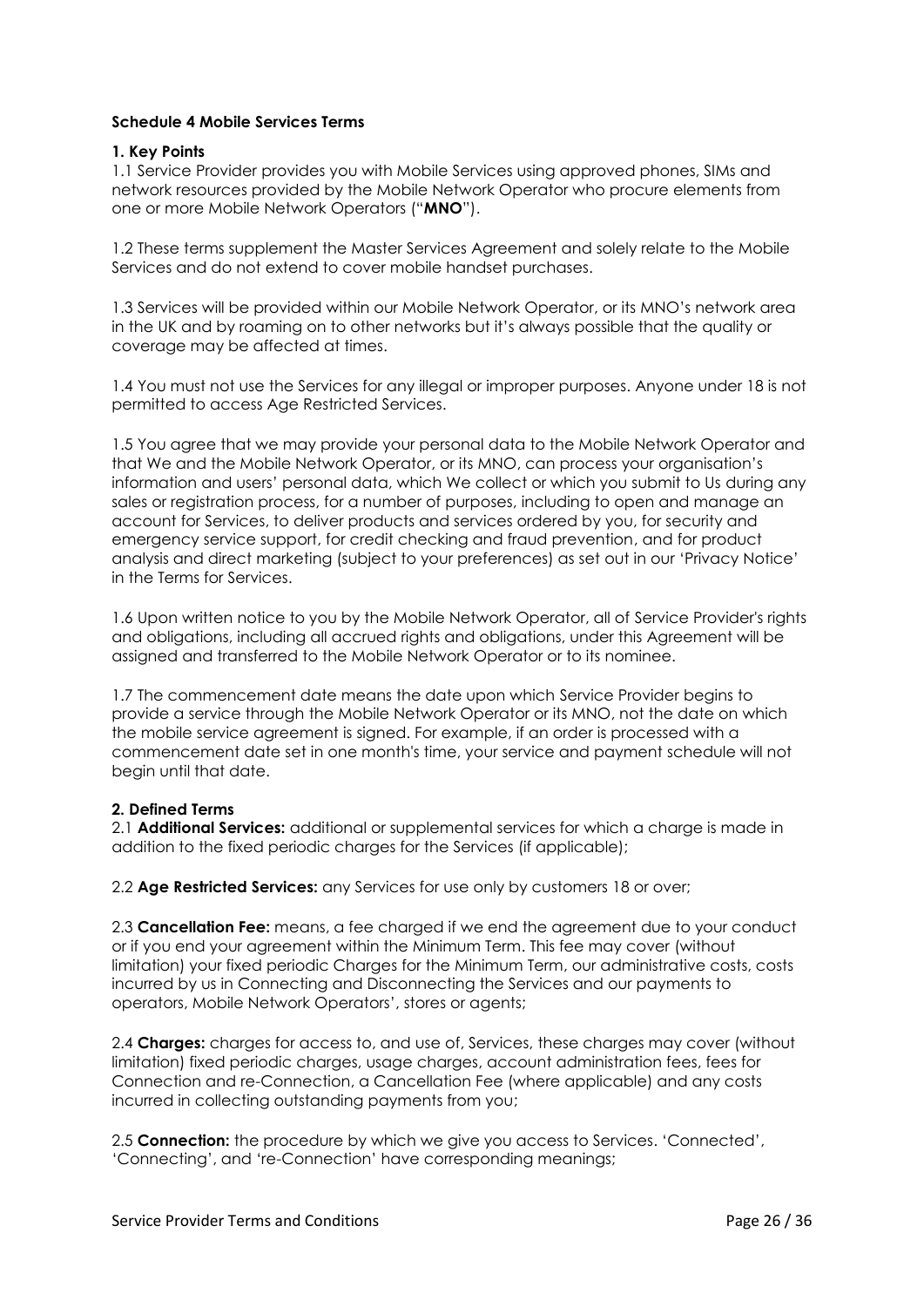2.6 **Damage:** any accidental, sudden and unforeseen damage to the Handset caused by external means which affects the operational functioning of the Handset;

2.7 **Disconnection:** the procedure by which we stop your access to Services. 'Disconnected' and 'Disconnecting' have corresponding meanings;

2.8 **GSM Gateway:** any equipment containing a SIM card which enables the routing of calls from fixed apparatus to mobile equipment by establishing a mobile to mobile call;

2.9 **Handset:** the device or mobile handset that is authorised by us for Connection to the network which is used to access Services;

2.10 **Messaging Services:** any email, fax and voicemail Services, text message and multimedia messaging Services, personal information management and other message or communication facilities which let you communicate with others;

2.11 **Minimum Term:** the minimum fixed term for the supply of Services;

2.12 **MNO:**: the mobile network operator providing network services to the Mobile Network Operator;

2.13 **Premium Services:** any Services which are charged at premium rates. You can only access these Services – such as international calling and international roaming – with our approval;

2.14 **Services:** the services offered by us, including call services, Messaging Services, Storage Services, Age Restricted Services and Premium Services, which we agree to provide for you;

2.15 **SIM:** a card which contains your phone number and enables you to access Services SIMs will be supplied marked or should be considered to be marked as follows "*Property of the Mobile Network Operator, \*\*subject to Mobile Subscriber Service terms***"** 

2.16 **Storage Services:** any Services which offer you storage capacity on the network for storage of content which you access from us;

2.17 **Suspension:** the procedure by which we temporarily Disconnect your access to the Services. 'Suspend' has a corresponding meaning.

#### **3. About your agreement**

3.1. It is your responsibility to make sure the SIMs are only used to access Services as permitted in this agreement.

3.2. This agreement does not cover the supply of your Handset. The manufacturers of Handsets are not related to us. Any terms relating to Handsets will be given to you separately.

#### **4. Variations to your agreement or prices**

4.1. We may vary any of the terms of this agreement upon the provision of one month's notice, including if we decide to:

- a) discontinue the Services; or
- b) make any variations to your agreement which are likely to be of detriment to you; or
- c) increase the fixed periodic charges for the Services (if applicable) by an amount which is more than the percentage increase in the Retail Prices Index Figure (or any future equivalent) in any twelve month period.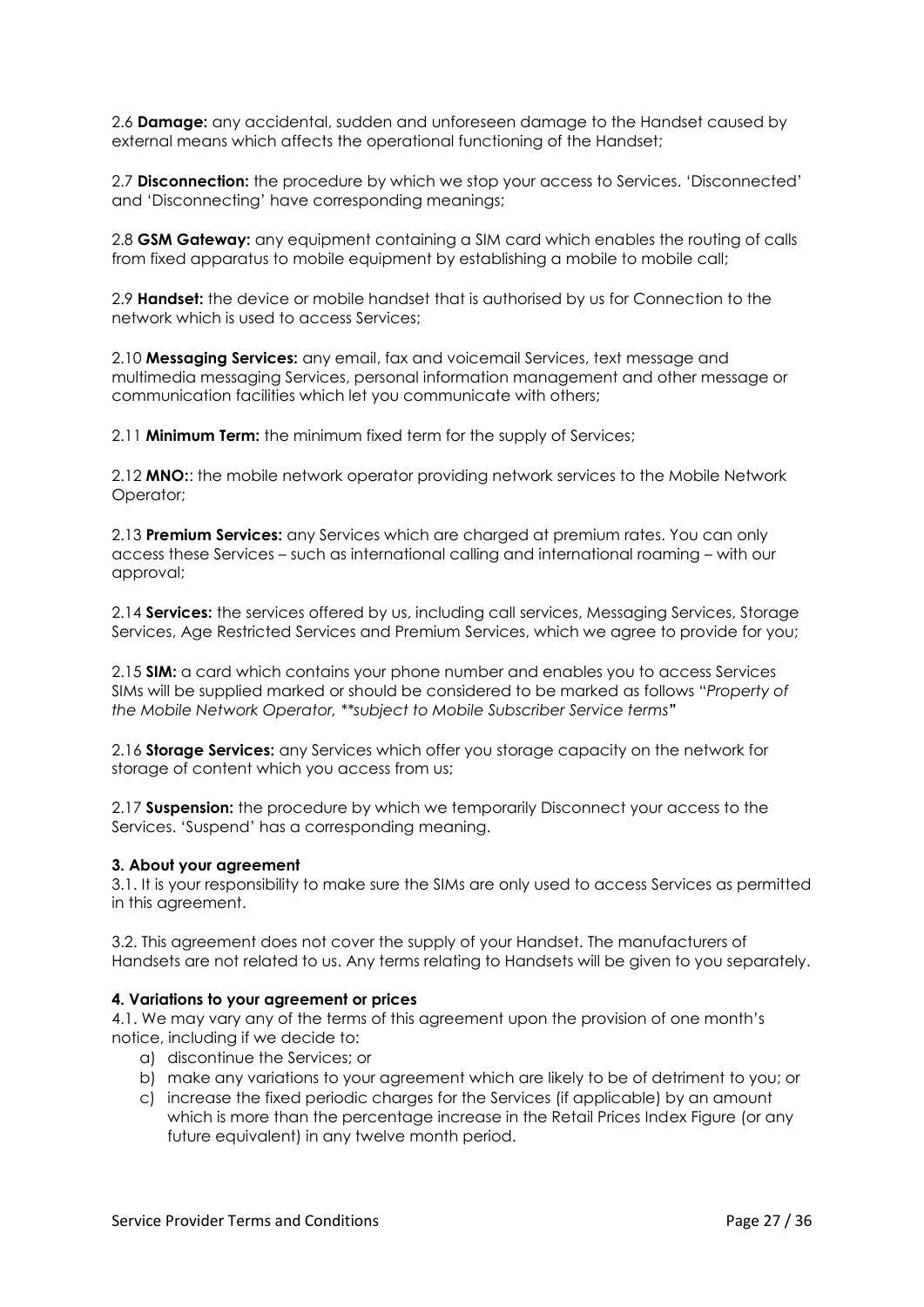4.2 You can terminate the agreement for such variations as explained in Section 7. Subject to the above, you will not be able to end the agreement if such variation or increase:

- a) is due to changes to the law, government regulation or licence which affect us; or
- b) relates solely to Additional Services;

If you carry on using Services after the variation commences, you will be deemed to have accepted the variation.

#### **5. What we will provide for you**

#### *A phone number and SIM*

5.1 We will open an account for you and provide you with a SIM and a phone number (and we may agree to provide you with additional SIMs and phone numbers on your request).

5.2 The Mobile Network Operator or its MNO own each SIM and each SIM remains their property at all times. You are being allowed to use the SIM by us on a limited licence to enable you to access Services, in accordance with the terms of this agreement. We or they may recall the SIM(s) at any time for upgrades, modifications, misuse or when your agreement ends. You can only use our SIM to obtain Services from us.

5.3 Each SIM may only be used in Handsets which are enabled for Services and are authorised by us for Connection to our network. Any attempt to use the SIM in other Handsets may result in serious damage to the Handset and may prevent you from being able to use it, including the making of emergency calls. In these instances, we, our Mobile Network Operator, or its MNO, are not responsible for any such damage or usage problems.

5.4 Handsets which can be used to access Services may be locked to the network. The software in the Handset and all intellectual property rights in that software is owned by the Handset manufacturer and you are being allowed to use the software on a limited licence from the Handset manufacturer. During the term of your Agreement for the supply of Services, you must not permit your Handset to be unlocked via any unauthorised manner (i.e. by anyone other than us or the Handset manufacturer). You must contact us if you want your Handset to be unlocked from our network. If you contact us to request that your Handset be unlocked from our network, we will arrange for your Handset to be unlocked in an authorised manner (which may include replacing your Handset with an unlocked Handset, which is the same or similar specification to your Handset) and you must pay an unlocking administration charge. In addition, you must ensure that there are no outstanding amounts owing on your account. Prior to us arranging for your Handset to be unlocked, you must ensure that you back-up or otherwise store separately any of your information or other data on the Handset which you may require, as this may be lost during the Handset unlocking process. We are not responsible for any information or any other data which may be lost during the Handset unlocking process. Please note this clause will not apply to you if you have purchased your SIM on a SIM-only basis.

#### *Services*

5.5 Once you are Connected (i.e. the Commencement Date), we will provide you with access to our Services. The Services will include Premium Services, provided you ask for them and we approve, and may also include Age Restricted Services, provided you are 18 or over and you do not show or send any content from the Age Restricted Services to anyone under

5.6 You will also be able to upload and send your own content using the Services. You grant us, our Mobile Network Operator, or its MNO, a royalty free, perpetual and worldwide licence to store, transmit or otherwise deal with any content you upload on the Services.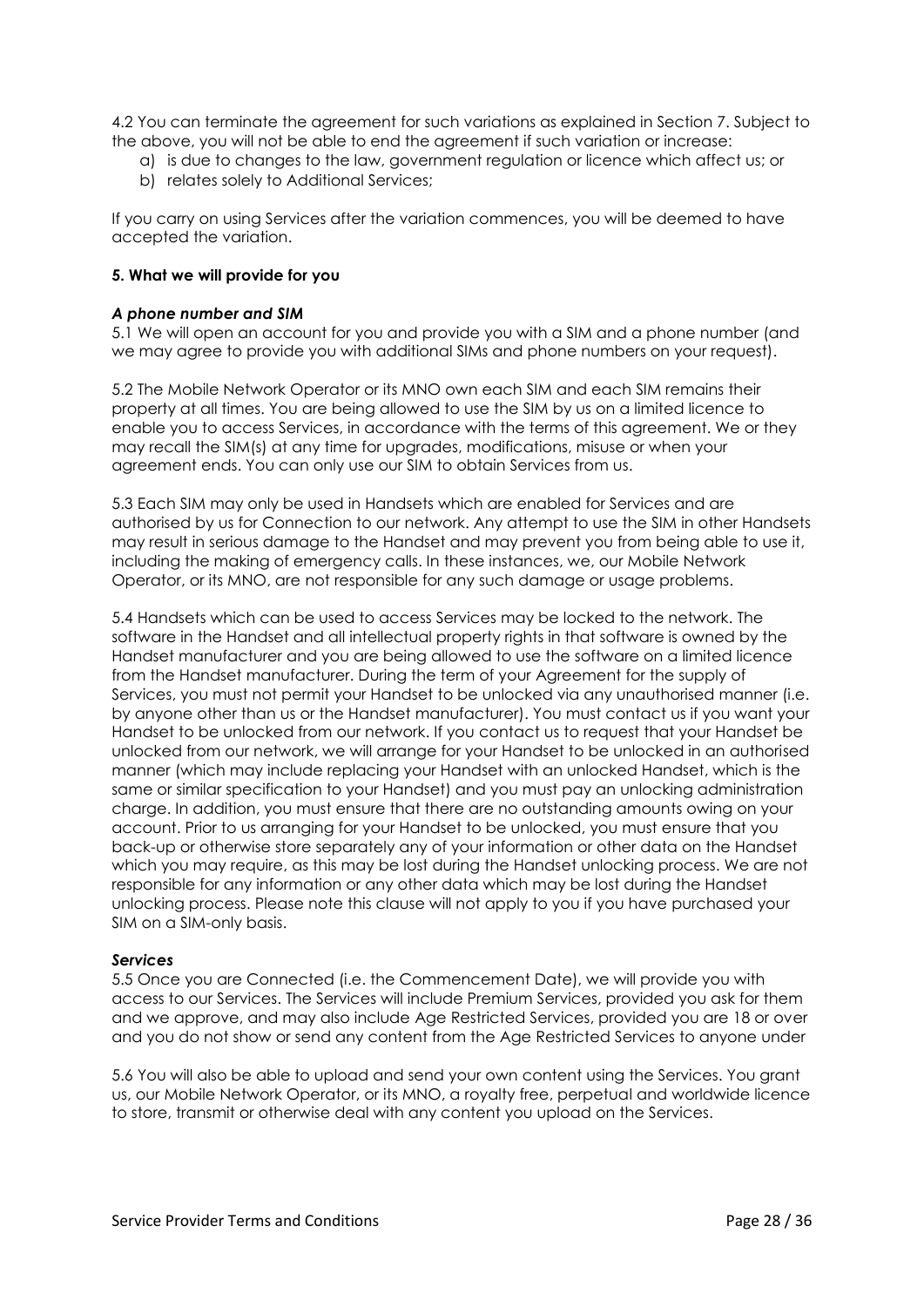#### 5.7 We may:

- a) change or withdraw some, or part, of the Services from time to time. This may be because of changing technologies, obsolescence, new or different product features, changing content providers or the need to remove, replace or modify content. Subject to Section 4.1, you can end the agreement if this variation is likely to be of detriment to you as explained in Section 7; and
- b) also determine how Services are presented and delivered to the Handset or are otherwise made available to you. We can change the way they are presented, delivered or otherwise made available to you at any time.

#### **Limitation of Services**

5.8 We will always try to make Services available to you. However, Services are only available within our coverage area (which comprises a video service area and a voice & picture area within the UK). Within this, there may be areas where you do not have access to all Services or where coverage is otherwise limited or unavailable. For more information about coverage, visit our website or contact us.

#### **Disruption to Services**

5.9 There may be situations when Services are not continuously available or the quality is affected and so we cannot guarantee continuous fault-free service. For instance:

- a) when we, our Mobile Network Operator, or its MNO need to perform upgrading, maintenance or other work on the network or Services;
- b) when you move outside our video service area whilst you are on a call (in this case calls may not be maintained);
- c) when you are in areas not covered by our network. In these cases Services rely on other operators' networks where we have no control; and
- d) because of other factors outside our control, such as the features or functionality of your Handset, regulatory requirements, lack of capacity, interruptions to services from other suppliers, faults in other communication networks, the weather or radio interference caused by hills, tunnels or other physical obstructions.

## **6. What you will do in return**

## **Secure your PIN, Passwords and SIM**

6.1. Our Mobile Network Operator or its MNO owns the SIM and it remains their property at all times, you must ensure that you keep the SIM safe and secure whilst it is in your possession and you must ensure that you are able to return it to us, if required to do so by us at any time, as set out in these terms. There will be a charge for any replacement SIM, unless, it is defective through faulty design or workmanship.

6.2. You must keep all PINs and passwords secure and confidential. You are also responsible for the security of your Handset and must ensure that you keep it secure (refer to the Handset manufacturer's user guide for details of how to keep your Handset secure).

6.3. You should immediately change your PIN or password if you become aware that someone is accessing Services on your account without your permission.

## **Responsible use of Services**

6.4. You may only use Services:

- a) as laid out in this agreement; and
- b) for your own personal use. This means you must not resell or commercially exploit any of the Services or content.

6.5. You must not use Services, the SIM or phone number or allow anyone else to use Services, the SIM or phone number for illegal or improper uses. For example:

a) for fraudulent, criminal or other illegal activity;

#### Service Provider Terms and Conditions **Page 29** / 36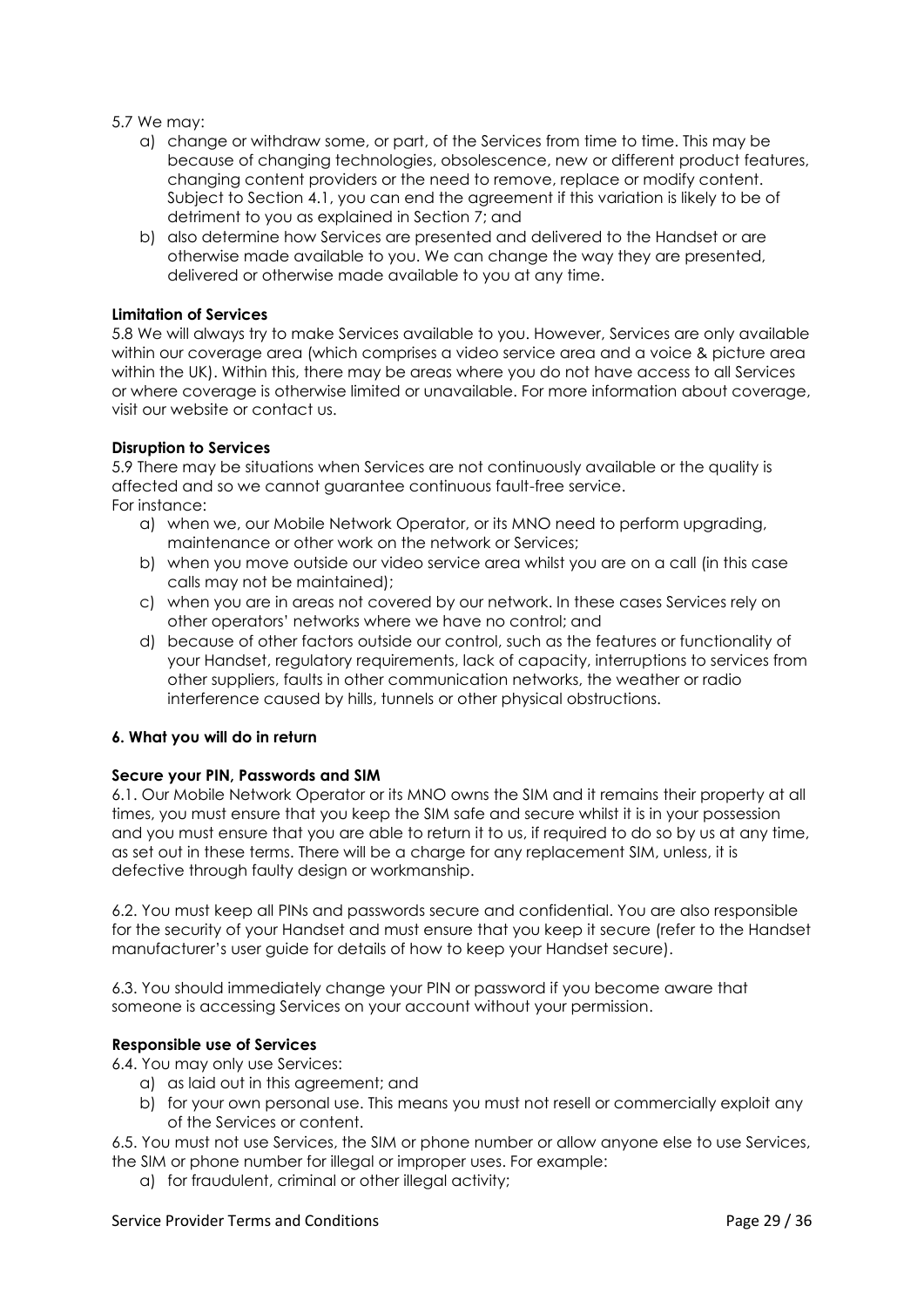- b) in any way which breaches another person's rights, including copyright or other intellectual property rights;
- c) to copy, store, modify, publish or distribute Services or content (including ringtones), except where we give you permission;
- d) to download, send or upload content of an excessive size, quantity or frequency. We will contact you if your use is excessive;
- e) in any way which breaches any security or other safeguards or in any other way which harms or interferes with our network, the networks or systems of others or Services;
- f) to falsify or delete any author attributions, legal or other proper notices or proprietary designation or labels of the origin or source of software or other content contained in a file that you upload; and
- g) to use or provide to others any directory or details about customers.

6.6. You must always co-operate with us and follow our reasonable instructions to ensure the proper use and security of the Services and your account. You must only use Handsets authorised by us for Connection to our network and also comply with all relevant legislation relating to their use.

6.7. We may publish an acceptable use policy which provides more detail about the rules for use of certain Services in order to ensure that use of Services is not excessive, to combat fraud and where Services we may introduce require certain rules to ensure they can be enjoyed by our customers. If we publish a policy, we will let you know – such a policy may be amended from time to time – for instance, if we discover that the Services are being used fraudulently or for fraudulent purposes, or the excessive use of certain Services is causing problems for us, our Mobile Network Operator, or its MNO, its systems or for other users or if we introduce new services which may require certain rules to ensure that such new services can be enjoyed by our customers, again, we will let you know if this happens.

## **Responsible use of Messaging and Storage Services**

6.8. While using the Messaging Services, you must not send or upload:

- a) anything that is copyright protected, unless you have permission;
- b) unsolicited bulk or commercial communications or other unauthorised communications, or knowingly send any viruses; or
- c) anything that is obscene, offensive, abusive, defamatory, menacing, harassing, threatening or is unlawful in any other way.

6.9. We may put limits on the use of certain Services, such as Messaging Services or Storage Services. For example, we may limit the size of messages or storage space.

6.10. While we have no obligation to monitor the Messaging Services or Storage Services, if you exceed our use limits set out in our fair use policy, or we are made aware of any issues with your use of these Services, (for example, if we are made aware that you are using Services in any of the ways prohibited in Section 4.8 above) we reserve the right to remove or refuse to send or store content on your behalf.

## **Responsible use of Age Restricted Services**

6.11. If you are under 18, you are not permitted to access our Age Restricted Services (if any). If you are 18 or over and you access the Age Restricted Services, you must not show or send content from the Age Restricted Services to anyone under 18. You must also ensure that you have deactivated any access to Age Restricted Services if you let anyone under 18 use your Handset.

#### **Responsible use of Services outside the UK**

6.12 If you use Services from a country outside the UK, your use of the Services may be subject to laws and regulations that apply in that other country. We are not liable for your failure to comply with those laws or regulations.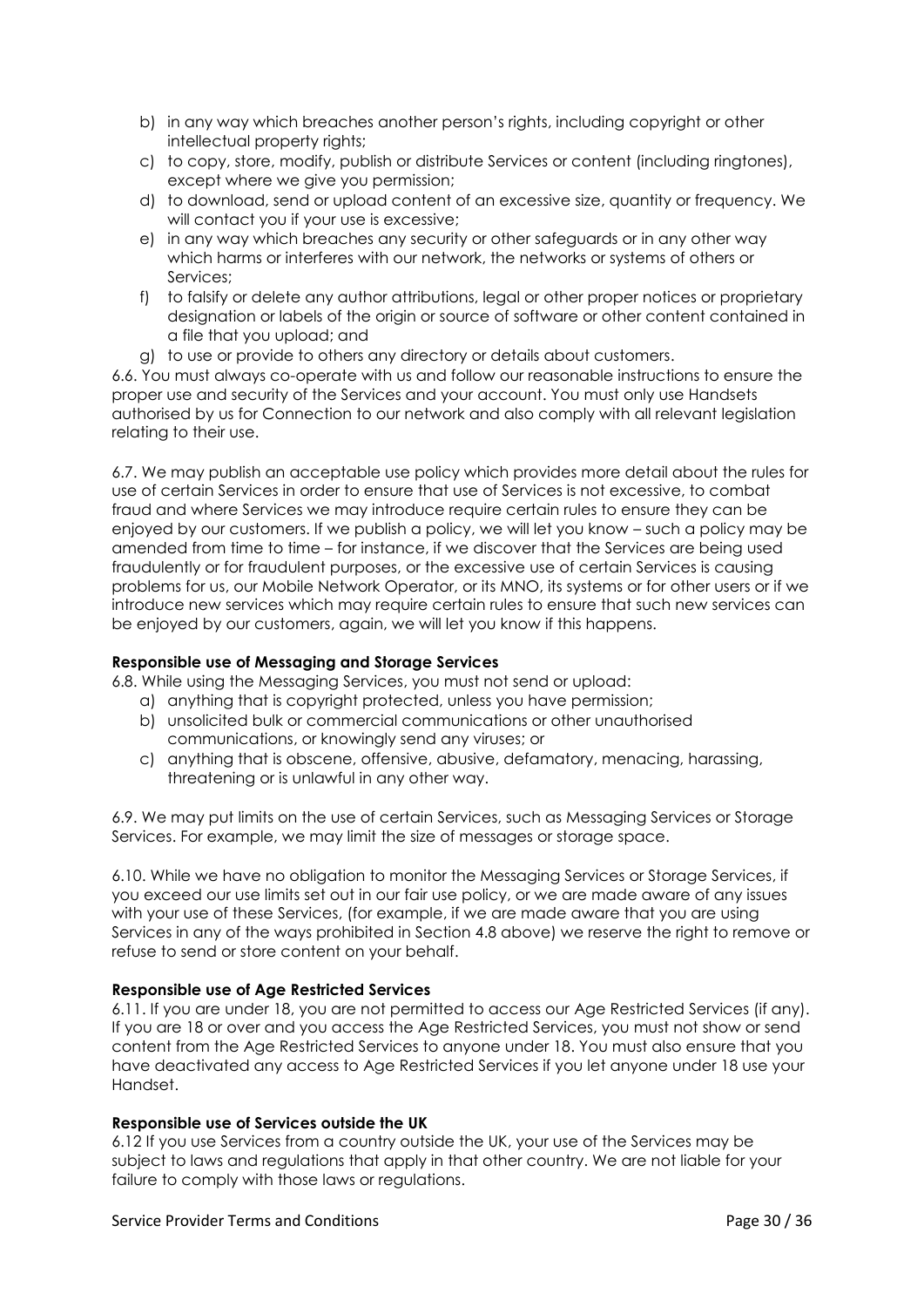# **7. Our Rights – Intellectual Property**

7.1. All rights, including copyright in Services and their content, belong to us, our Mobile Network Operator, its MNO, or our licensed source, such as a content provider. We and they reserve all our and their rights.

7.2. The '**Vodafone**' trade mark and other related images, logos and names on the Services are proprietary marks of the Vodafone group of companies. We and they reserve all our and their rights.

## **8. Suspension of Services**

8.1. We may Suspend any or all of the Services you use without notice if:

- a) we reasonably believe you have provided us with false or misleading details about yourself;
- b) we advise you that your excessive use of Services (as may be defined in accordance with Section 4.7 above) is causing problems for other users, and you are continuing to use Services excessively;
- c) we believe your Handset or SIM has been lost or stolen;
- d) we reasonably believe that you have used Services, the SIM(s) or a phone number for illegal or improper purposes in contravention of our responsible use requirements in Section 4 above;
- e) we receive a serious complaint against you which we believe to be genuine (for example, if we receive a complaint that you are using Services in any of the ways prohibited in Sections 4.5, 4.8 and 4.11). If this happens, we will deal with the complaint in the manner set out in Section 7;
- f) we are required to suspend your Services by the emergency services or other government authorities; or
- g) we reasonably believe you have permitted your Handset to be unlocked via any unauthorised manner and/or have not paid any relevant Charges due in contravention of Section 3.4 above.

8.2. We may turn off your Messaging Services if they are inactive for an extended period of time - we will let you know before this happens. If we do turn off your Messaging Services we will have no obligation to maintain any of the content in your Messaging Services, or to forward any unopened or unsent messages to you, or anyone else.

8.3. If we Suspend any or all of your Services, you will still be able to make emergency calls (unless they have been Suspended at the request of the emergency services).

8.4. If your Services are Suspended, we may agree to re-Connect you if you ask us to do so and there may be a re-Connection Charge for this.

## **9. Ending this agreement and Disconnection of Services**

9.1. You may end this agreement in the following ways:

- a) You can end the agreement during your Minimum Term (if you have one) by giving notice at least 90 days before the date you want to end the agreement. However, you must pay us all the Charges you owe, plus any Cancellation Fee.
- b) On 90 days' notice, outside the Minimum Term. You can end the agreement if your agreement does not contain a Minimum Term, or if you want to end the agreement at the end of your Minimum Term or any time after your Minimum Term has expired, provided you give notice to Customer Services at least 90 days before the date you want to end the agreement.
- c) Within one month of a detrimental variation to your agreement. You can end the agreement within one month of us telling you about a variation to your agreement which is likely to be of detriment to you. You must give written notice within that month and your agreement will finish at the end of that month once we receive your notice.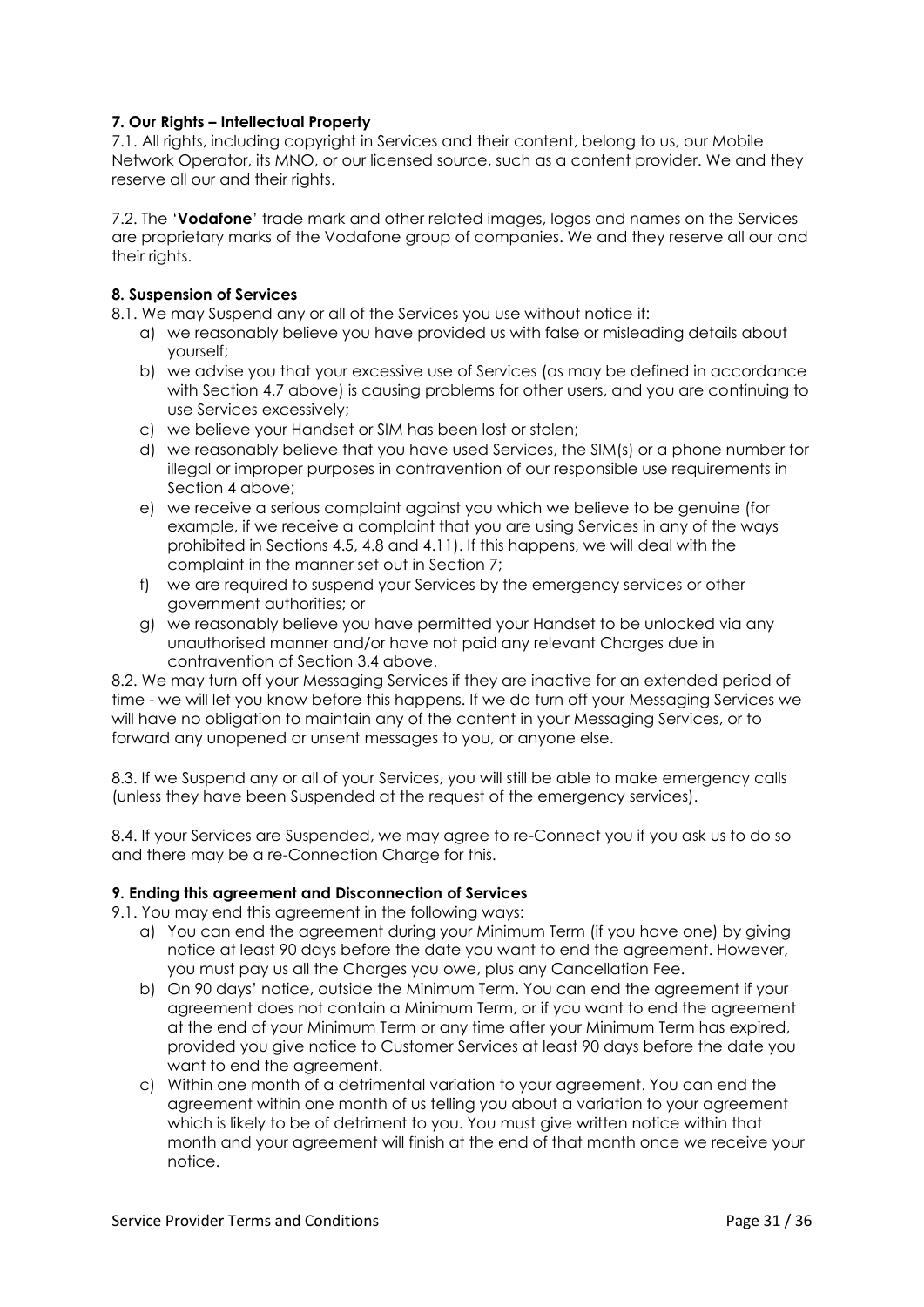9.2. We may end this agreement in the following ways:

a) On 30 days' notice, outside the Minimum Term.

If your agreement does not have a Minimum Term, or the Minimum Term has expired, we can end this agreement by giving at least 30 days' notice of ending the agreement.

b) Because of your conduct.

In the following cases, we may end your agreement immediately and you have to pay all the Charges you owe up until we Disconnect you:

(i) if we have the right to Suspend your Services on any of the grounds in Section 4.5 and we believe that the grounds are serious and have not been, or are unlikely to be, rectified;

(ii) if we believe that your use of our Services, are jeopardising the operation of our, our Mobile Network Operator's, or its MNO's network, or are of an unacceptable nature; or

(iii) in the event of your bankruptcy, insolvency or death.

c) No network access or Services. We may end your agreement if we no longer have access to other operators' networks which we need to provide Services, or if we are no longer able to provide Services due to factors beyond our control or because we cease business.

9.3 Once you are Connected, you can only end this agreement in the ways set out in this Section 7. However, if you are a consumer, any statutory rights which you may have, which cannot be excluded or limited, will not be affected by this section. For more information on your statutory rights, contact your local authority Trading Standards Department or Citizen's Advice Bureau.

# **10. Effect of this agreement ending**

10.1. If this agreement ends, we will close your account and Disconnect you and you will not be able to use Services or make emergency calls.

10.2. You must immediately pay all Charges you owe up to the date the agreement ends. If we end the agreement due to your conduct or if you end your agreement within the Minimum Term, the Charges will include a Cancellation Fee.

# **11. Liability**

## **Limits on our liability**

11.1. All of our obligations to you relating to Services are set out in your agreement. If you wish to make any variations to this agreement or rely on any other term, you must obtain our agreement to the variation or term in writing.

11.2. Except as set out in 11.3:

- a) all other terms, conditions and warranties relating to Services are excluded;
- b) our, our network operator's and its MNO's, entire liability to you for something we do or don't do will be limited to £3,000 for one claim or a series of related claims; and
- c) we, our network operator and its MNO, are not liable for any loss of income, business or profits, or for any loss or corruption of data in connection with the use of Services. We, our network operator and its MNO, are not liable for any loss or damage that was not reasonably foreseeable when you entered into the agreement.

11.3. Nothing in this agreement removes or limits our liability for fraud, for death or personal injury caused by our negligence or for any liability which can't be limited or excluded by applicable law. If you are a consumer, the terms of this agreement will not affect any of your statutory rights which you have, which cannot be excluded by this agreement. For more information on your statutory rights, contact your local authority Trading Standards Department or Citizen's Advice Bureau.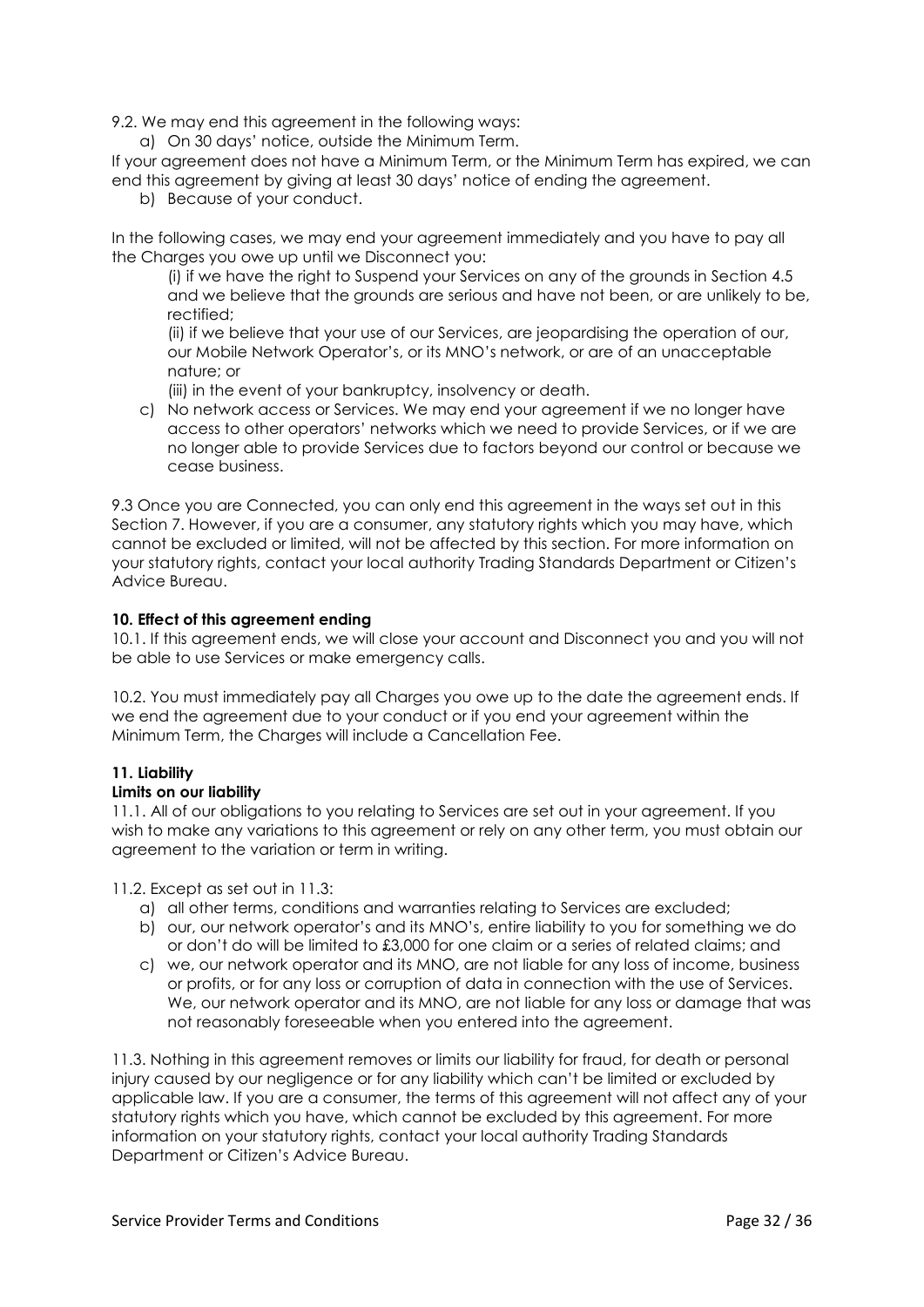## **Services – Area where we have no responsibility**

11.4 We will try to ensure the accuracy, quality and timely delivery of Services. However:

- a) we, our network operator and its MNO, accept no responsibility for any use of, or reliance on, Services or their content, or for any disruptions to, or any failures or delays in, Services. This includes, without limitation, any alert Services or virus detection Services; and
- b) subject to Section 11.3 we, our network operator and its MNO, do not make any representations as to the accuracy, comprehensiveness, completeness, quality, currency, error-free nature, compatibility, security or fitness for purpose of Services or their content. They are provided to you on an 'as is' basis; and
- c) we, our network operator and its MNO, are not providing you with advice of any kind (including without limitation investment or medical advice). Where Services contain investment information, we do not make invitations or offer inducements to enter into any investment agreements.
- 11.5 We, our network operator and its MNO, will not be liable:
	- a) for any loss you may incur as a result of someone using your PINs or passwords, with, or without, your knowledge; or
	- b) if we or they cannot carry out our duties, or provide Services, because of something beyond our control.

#### **Others' content and services – Areas where we have no responsibility.**

11.6 You may be able to use Services:

- a) to upload, email or transmit content using Services; and
- b) to access content which is branded or provided by others and to acquire goods and services from others. Where we provide you with such access, all we do is transmit the content to you and we do not prepare or exercise control over the content, goods or services. We and our network operator are not responsible or liable in any way for, and do not endorse, any of this content, goods or services.
- 11.7 This Section 11 will apply even after this agreement has ended.

## **12 Privacy Notice and Your Information**

12.1 We may pass and share your organisation's information and user's personal information to our Mobile Network Operator, or its MNO, other communications service providers and network operators for the detection and prevention of theft and fraud, and to carry out any activities or disclosures to comply with any regulatory, government or legal requirement.

12.2 If you use Services from a country outside the UK it may be necessary to transfer your information to that country. If that country is outside of the EEA, the treatment of your personal information may be subject to laws and regulations applying in that country and which may not protect your information to the same standards applying in the UK and the EEA.

12.3 You must keep any passwords and PIN numbers relating to your account and the Services safe and secure. You must not share them with anyone else. If you find or suspect that anyone else knows your passwords or PIN numbers, or can guess them, you must contact us immediately and ask us to change them. This is your responsibility.

#### **13. GSM Gateways and VoIP**

You shall not connect any GSM Gateway to the network for illegal purposes including the unlawful provision of electronic communication services (as defined in the Communications Act 2003) to a third party or which is not compliant with any relevant laws or the MNO's commercial policy. You shall not use the Services for the purposes of Voice-over-Internet-Protocol service or similar service, unless otherwise agreed in writing by us.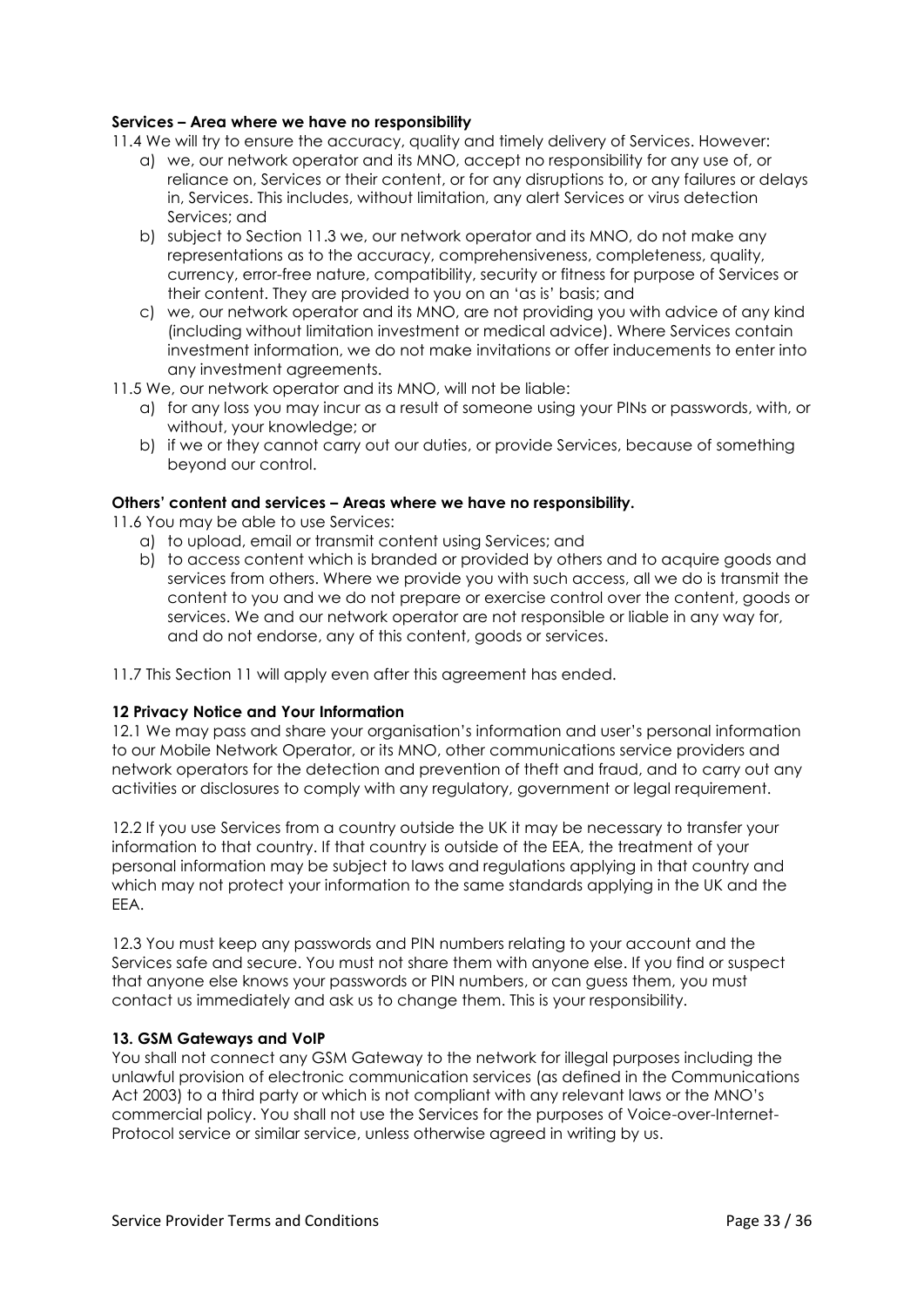# **Schedule 5 Internet and Email Acceptable Use Policy**

## **1. Policy**

This Acceptable Use Policy sets out the rules which apply to use of our communication services including your responsibilities, and permitted and prohibited uses of those services. Compliance with this Policy ensures you may continue to enjoy and allow others to enjoy optimum use of our Services.

# **2. Responsibilities**

2.1 The Customer is responsible for its actions on our network and systems accessed through the Service. If you act reckless or irresponsible in using the Service or your actions endanger any person or the integrity or security of our Network, systems or equipment, your access may be restricted, suspended or terminated, without prior notice.

2.2 In particular, you agree that you will not use, attempt to use or allow your Internet Service to be used to:

2.2.1 store, send or distribute any content or material which is restricted, prohibited or otherwise unlawful under any applicable law or which is likely to be offensive or obscene to a reasonable person;

2.2.2 store, send or distribute confidential information, copyright material or other content which is subject to third party intellectual property rights, unless you have a lawful right to do so;

2.2.3 store, send or distribute material which defames, harasses, threatens, abuses, menaces, offends, violates the privacy of, or incites violence or hatred against, any person or class of persons, or which could give rise to civil or criminal proceedings; 2.2.4 do any other act or thing which is illegal, fraudulent or otherwise prohibited under any applicable law or which is in breach of any code, standard or content requirement of any other competent authority;

2.2.5 store, send or distribute material, which interferes with other users or restricts or hinders any person from accessing, using or enjoying the use of our Services, Network or systems;

2.2.6 forge header information, email source address or other user information; 2.2.7 access, monitor or use any data, systems or networks, including another person's private;

2.2.8 information, without authority or attempt to probe, scan or test the vulnerability of any data, system or network;

2.2.9 compromise the security or integrity of any network or system including our Network;

2.2.10 deliberately access, download, store, send or distribute any viruses or other harmful programs or material;

2.2.11 send or distribute unsolicited advertising, bulk electronic messages or otherwise breach your spam obligations set out in this policy, or overload any network or system including our Network and systems;

2.2.12 use another person's name, username or password or otherwise attempt to gain access to the account of any other User without their consent;

2.2.13 tamper with, hinder the operation of or make unauthorised modifications to any network or system; or

2.2.14 aid, abet, encourage or incite any other person to do or attempt to do any of the above acts.

## **3. Spam**

3.1 Also known as junk mail or Unsolicited Commercial Email (UCE), the term "spam" refers to submitting a commercial email or SMS message to a large number of recipients who have not requested or opted to receive it and have no reasonable expectation to receiving email or SMS from the sender.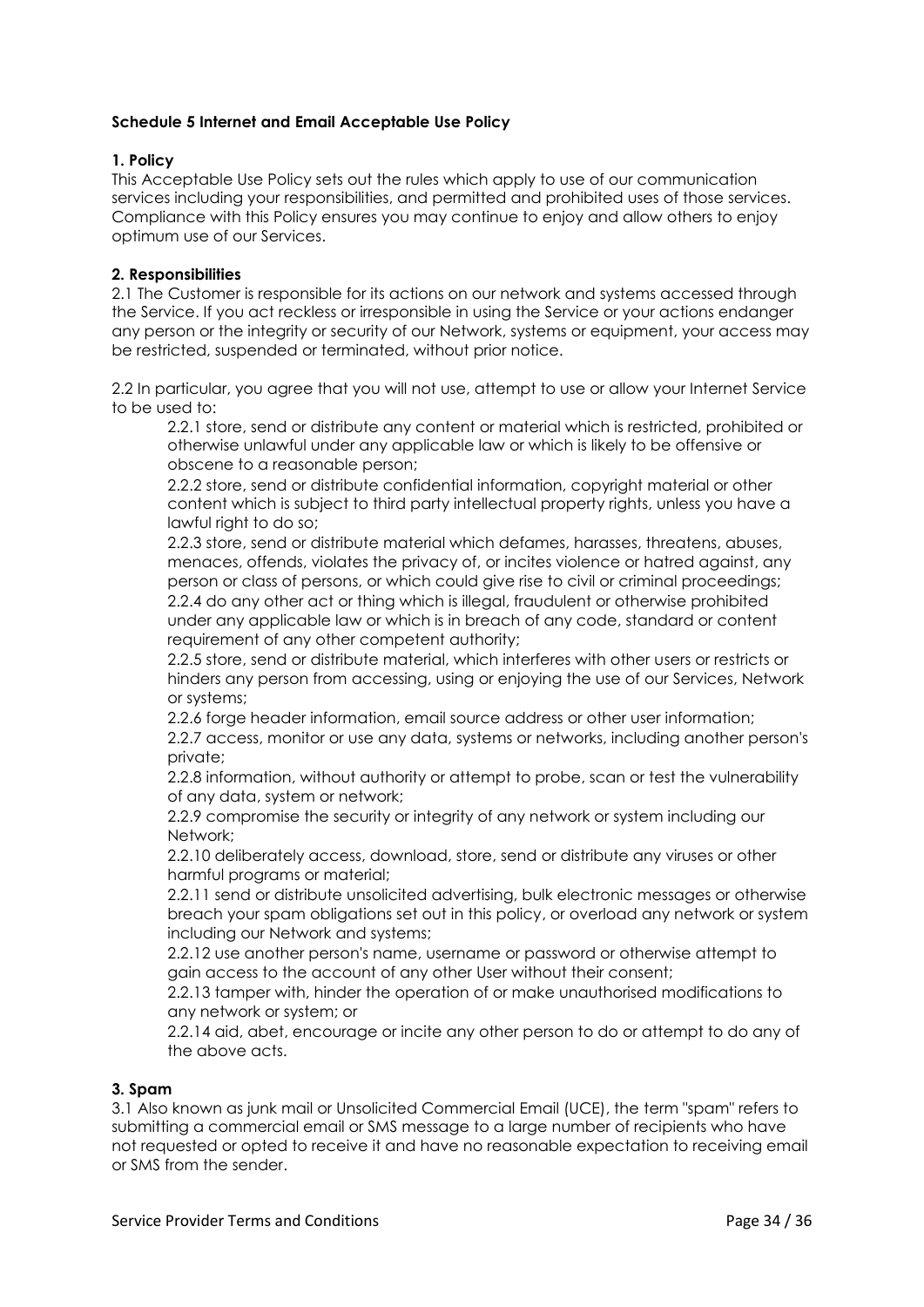3.2 Email or SMS sent by a company or an organisation with whom the recipient has established a relationship or which was requested or accepted (opt-in requirement) by the recipient is not considered spam.

3.3 Spamming is not only harmful because of its negative impact on consumer attitudes toward Service Provider, but also because it can overload Service Provider's network and disrupt service to Service Provider subscribers.

3.4 As a user of a Service Provider service platforms you must comply with any regulation in force that covers direct marketing regulations if you are sending communications to large multiple lists of users.

3.5 In the absence of positive, verifiable proof to the contrary by a User, Service Provider will consider complaints by recipients of emails or SMS messages to be conclusive that the recipient did not subscribe or otherwise request the email(s) or SMS about which a complaint was generated.

## **4. Excessive use**

4.1 You must use your Service in accordance with any download or capacity limits stated in the specific plan that you subscribe to for the use of that Service. We may limit, suspend or terminate your Internet Service if you unreasonably exceed such limits or excessively use the capacity or resources of our Network in a manner which may hinder or prevent us from providing services to other customers or which may pose a threat to the integrity of our Network or systems.

4.2 If Service Provider determines that excessive bandwidth, disk space utilisation or high CPU loads are adversely affecting Service Provider's ability to provide service to other users, Service Provider may take immediate action. Service Provider will attempt to notify the account owner as soon as possible.

#### **5. Reasonable Use**

Where a data service is specified as Un-metered or Un-limited use reasonable usage is considered to be within 500 GB per month where this usage is exceeded Service Provider reserves the right to apply policies in traffic management to limit or restrict the usage above this level or to terminate the Users access to the Services if the limits continue to be exceeded after notification to the User.

## **6. Illegal Use**

The Service Provider network may only be used for lawful purposes. For example, users may not use the Service Provider network to create, transmit, distribute, or store content that: 6.1 violates a trademark, copyright, trade secret or other intellectual property rights of others,

6.2 violates export control laws or regulations,

6.3 violates the privacy, publicity or other personal rights of others,

6.4 impairs the privacy of communications,

6.5 contains obscene, offensive, unlawful, defamatory, harassing, abusive, fraudulent, or otherwise objectionable content as reasonably determined by Service Provider,

6.6 encourages conduct that would constitute a criminal offense or give rise to civil liability,

6.7 constitutes deceptive online marketing,